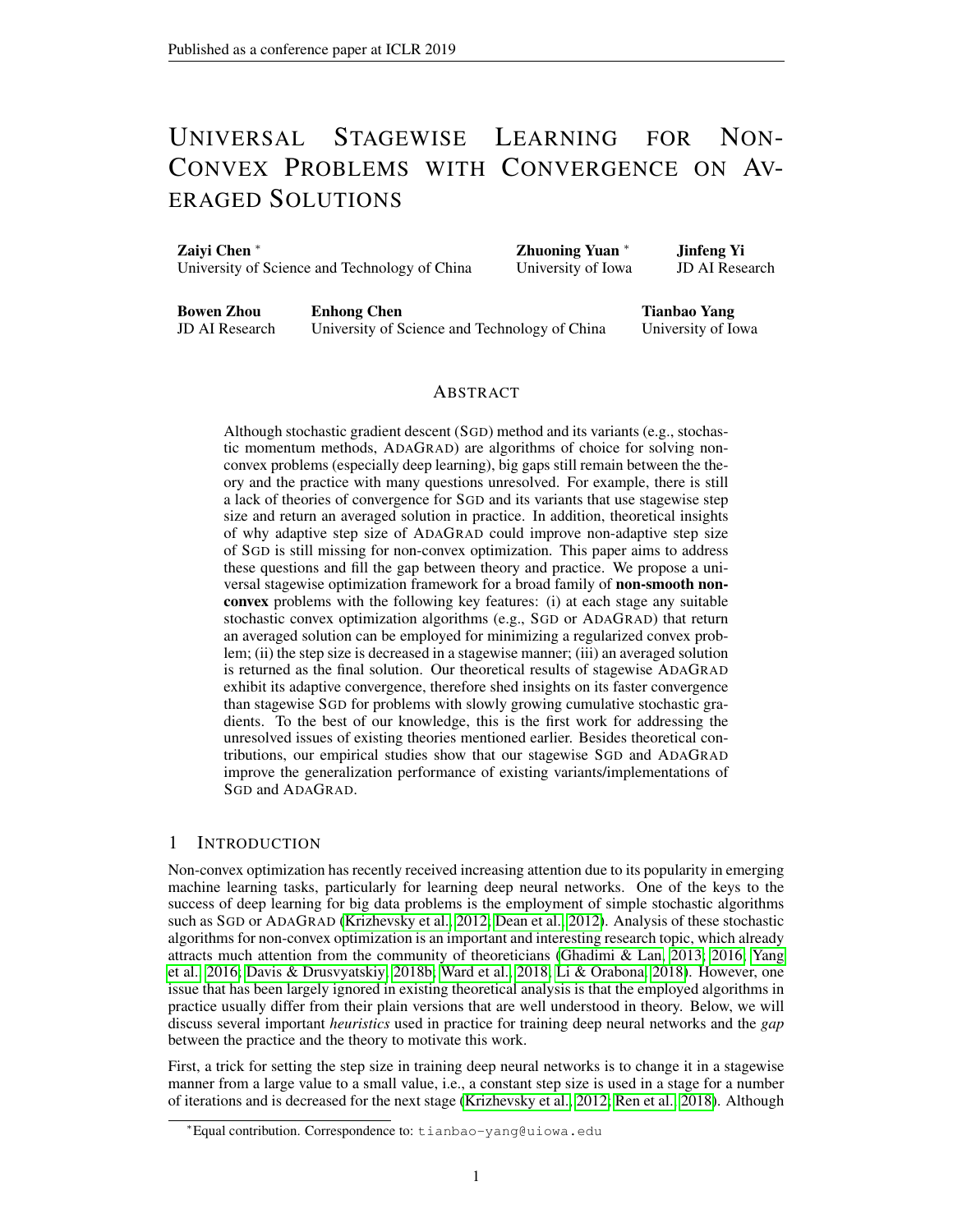this trick has been adopted by most open-sourced libraries, e.g., Caffe [\(Jia et al., 2014\)](#page-10-5), Tensor-Flow [\(Abadi et al., 2015\)](#page-8-0), Pytorch [\(Paszke et al., 2017\)](#page-10-6), it still lacks theoretical analysis to date for non-convex optimization. A related question that stands out is how and when to decrease the step size. On standard benchmark datasets for academic use such as CIFAR-10, CIFAR-100 [\(Krizhevsky](#page-10-7) [et al.\)](#page-10-7), people could follow the setting reported in previous studies to get a good result, which however might not work well for new datasets. Hence, a better solution to setting the stagewise step size with insights from theory would be much preferred. However, in the existing literature of theory for non-convex optimization [\(Ghadimi & Lan, 2013;](#page-9-1) [Davis & Drusvyatskiy, 2018b\)](#page-9-3), only strategies based on an iteratively decreasing step size or a small constant step size have been well analyzed. For example, the existing theory usually suggests an iteratively decreasing step size proportional to  $1 = \overline{t}$  at the t-th iteration or a small constant step size, e.g., proportional to  $\overline{t}$  with 1 for finding an -stationary solution whose gradient's magnitude (in expectation) is small than .

Second, the averaging heuristic is usually used in practice, i.e., an averaged solution is returned for prediction [\(Bottou, 2010\)](#page-9-4), which could yield improved stability and generalization [\(Hardt et al.,](#page-9-5) [2016\)](#page-9-5). However, existing theory for many stochastic non-convex optimization algorithms only provides guarantee on a uniformly sampled solution or a non-uniformly sampled solution with *decreasing* probabilities for latest solutions [\(Ghadimi & Lan, 2013;](#page-9-1) [Yang et al., 2016;](#page-10-1) [Davis & Drusvyatskiy,](#page-9-3) [2018b\)](#page-9-3). In particular, if an iteratively decreasing step size proportional to  $1 = \int t^2 t \, dt$  the t-th iteration is employed, the convergence guarantee was provided for a random solution that is non-uniformly selected from all iterates with a sampling probability proportional to  $1 = \int_0^{\infty} t$  for the t-th iterate. This means that the latest solution always has the smallest probability to be selected as the final solution, which contradicts to the common wisdom. If a small constant step size is used, then usually a uniformly sampled solution is provided with convergence guarantee. However, both options are rarely used in practice and cannot justify the heuristic that returns the last solution.

A third common approach in practice is to use adaptive coordinate-wise step size of ADA-GRAD [\(Dean et al., 2012\)](#page-9-0). Although adaptive step size has been well analyzed for convex problems (e.g., why and when it could yield faster convergence than SGD) [\(Duchi et al., 2011;](#page-9-6) [Chen et al.,](#page-9-7) [2018b\)](#page-9-7), it still remains an mystery for non-convex optimization with missing insights from theory. Several recent studies have attempted to analyze ADAGRAD for non-convex problems [\(Ward et al.,](#page-10-2) [2018;](#page-10-2) [Li & Orabona, 2018;](#page-10-3) [Chen et al., 2018a;](#page-9-8) [Zou & Shen, 2018\)](#page-11-0). Nonetheless, none of them are able to exhibit the adaptive convergence of ADAGRAD to data as in the convex case and its potential advantage over SGD for non-convex problems.

To overcome the shortcomings of existing theories for stochastic non-convex optimization, this paper analyzes new algorithms that employ some or all of these commonly used heuristics in a systematic framework, aiming to fill the gap between theory and practice. The main results and contributions are summarized below:

We propose a universal stagewise optimization framework for solving a family of non-convex problems, i.e., weakly convex problems, which is broader than smooth non-convex problems and includes some non-smooth non-convex problems. At each stage, any suitable stochastic convex optimization algorithms (e.g., SGD, ADAGRAD) with a constant step size parameter can be employed for optimizing a regularized convex problem with a number of iterations, which usually return an averaged solution. The step size parameter is decreased in a stagewise manner following a polynomial decaying scheme.

We analyze several variants of the proposed framework by employing different basic algorithms, including SGD, ADAGRAD, stochastic heavy-ball (SHB) method, and stochastic Nesterov's accelerated gradient (SNAG) method. We prove the convergence of their stagewise versions for an averaged solution that is randomly selected from all stagewise averaged solutions.

To justify a heuristic approach that returns the last averaged solution in stagewise learning, we present and analyze a non-uniform sampling strategy over stagewise averaged solutions with sampling probabilities increasing as the stage number.

Regarding the convergence results, for stagewise SGD, SHB, SNAG, we establish the same order of iteration complexity for finding a nearly stationary point as the existing theories of their nonstagewise variants. For stagewise ADAGRAD, we establish an adaptive convergence for finding a nearly stationary point, which is provably better than (stagewise) SGD, SHB, and SNAG when the cumulative growth of stochastic gradient is slow.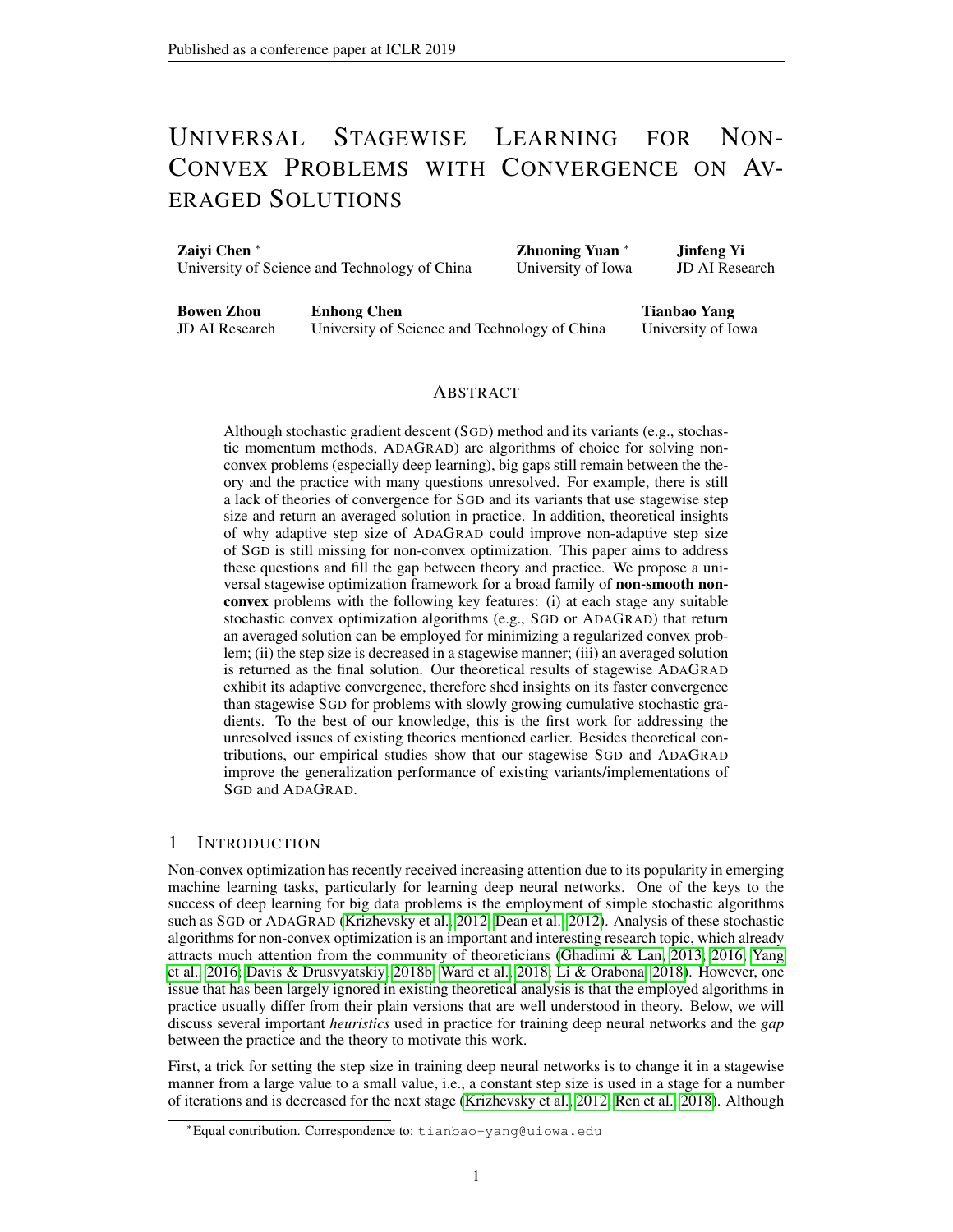Besides theoretical contributions, we also empirically verify the effectiveness of the proposed stagewise algorithms. In particular, our empirical studies show that (i) the stagewise ADAGRAD dramatically improves the generalization performance of existing variants of ADAGRAD, (ii) stagewise SGD, SHB, SNAG also outperform their plain variants with an iteratively decreasing step size; (iii) the proposed stagewise algorithms achieve similar if not better generalization performance than their heuristic variants implemented in existing libraries on standard benchmark datasets.

## 2 RELATED WORK

SGD for unconstrained smooth non-convex problems was first analyzed by [Ghadimi & Lan](#page-9-1) [\(2013\)](#page-9-1), who established an  $O(1 - 4)$  iteration complexity for finding an -stationary point x in expectation satisfying  $E[krf(x)k]$ , where  $f()$  denotes the objective function. As mentioned earlier, the returned solution is either a uniformly sampled solution or a non-uniformly sampled one with sampling probabilities proportional to the decreasing step size. Similar results were established for the stochastic momentum variants of SGD (i.e., SHB, SNAG) by [Yang et al.](#page-10-1) [\(2016\)](#page-10-1); [Ghadimi & Lan](#page-9-2) [\(2016\)](#page-9-2). Recently, SGD was also analyzed for (constrained) weakly convex problems, whose objective function is non-convex and not necessarily smooth, by [Davis & Drusvyatskiy](#page-9-3) [\(2018b\)](#page-9-3). However, none of these studies provide results for algorithms that return an averaged solution, and these analyzed algorithms differ significantly from that used in practice for achiving the state-of-the-art results [\(Krizhevsky et al., 2012;](#page-10-0) [Ren et al., 2018;](#page-10-4) [Loshchilov & Hutter, 2017\)](#page-10-8).

Although adaptive variants of SGD, e.g., ADAGRAD [\(Duchi et al., 2011\)](#page-9-6), ADAM [\(Kingma & Ba,](#page-10-9) [2015;](#page-10-9) [Reddi et al., 2018\)](#page-10-10), were widely used for training deep neural networks, there are few studies on theoretical analysis of these algorithms for non-convex problems. Several recent studies attempted to analyze ADAGRAD for non-convex problems [\(Ward et al., 2018;](#page-10-2) [Li & Orabona, 2018;](#page-10-3) [Chen et al., 2018a;](#page-9-8) [Zou & Shen, 2018\)](#page-11-0). Although these studies have established an iteration complexity of  $O(1 = 4)$  for different variants of ADAGRAD for finding an -stationary solution of a stochastic non-convex optimization problem, none of them can exhibit the potential adaptive advantage of ADAGRAD over SGD as in the convex case. Besides that, these studies also suffer from the following shortcomings: (i) they all assume smoothness of the objective function, while we consider non-smooth and non-convex problems; (ii) their convergence is provided on a solution with minimum magnitude of gradient that is expensive to compute, though their results also imply a convergence on a random solution selected from all iterates with decreasing sampling probabilities. In contrast, these shortcomings do not exist in this paper. To the best of our knowledge, our result is the first one that explicitly shows that coordinate-wise adaptive step size could yield faster convergence than using non-adaptive step size for *non-smooth non-convex problems*, which is similar to that in the convex case and was observed in practice for deep learning [\(Dean et al., 2012\)](#page-9-0).

The proposed stagewise algorithm is similar to several existing algorithms in design [\(Xu et al.,](#page-10-11) [2017;](#page-10-11) [Davis & Grimmer, 2017\)](#page-9-9), which are originated from the proximal point algorithm [\(Rock](#page-10-12)[afellar, 1976\)](#page-10-12). I.e., at each stage a regularized convex subproblem is formed and then a stochastic algorithm is employed for optimizing the regularized subproblem inexactly with a number of iterations. [Xu et al.](#page-10-11) [\(2017\)](#page-10-11) used this idea for solving problems that satisfy a local error bound condition, aiming to achieve faster convergence than vanilla SGD. [Davis & Grimmer](#page-9-9) [\(2017\)](#page-9-9) are probably the first who analyzed this idea for solving non-smooth weakly convex problems. In these two papers SGD with decreasing step sizes for a strongly convex problem is employed at each stage for solving the regularized subproblem. Our stagewise algorithm is developed following the similar idea. The key differences from [\(Xu et al., 2017;](#page-10-11) [Davis & Grimmer, 2017\)](#page-9-9) are that (i) we focus on non-convex problems instead of convex problems considered in [\(Xu et al., 2017\)](#page-10-11); (ii) we analyze a non-uniform sampling strategy with sampling probabilities increasing as the stage number to justify a heuristic approach that uses the last averaged solution for prediction, unlike the uniform sampling used in [\(Davis & Grimmer, 2017\)](#page-9-9); (iii) we present a unified algorithmic framework and convergence analysis, which enable one to employ any suitable stochastic convex optimization algorithms at each stage. Importantly, it brings us several interesting variants including stagewise stochastic momentum methods and stagewise ADAGRAD. Finally, we note that a similar idea that adds a strongly convex term into the non-convex objective has been considered in several recent works [\(Allen-Zhu, 2017;](#page-9-10) [Lan & Yang, 2018;](#page-10-13) [Carmon et al., 2016\)](#page-9-11). However, the key difference between these works and the present work is that they need to assume the objective function is smooth or has a smooth component. In addition, [Allen-Zhu](#page-9-10) [\(2017\)](#page-9-10); [Lan & Yang](#page-10-13) [\(2018\)](#page-10-13) consider finite-sum problems, and [Carmon et al.](#page-9-11)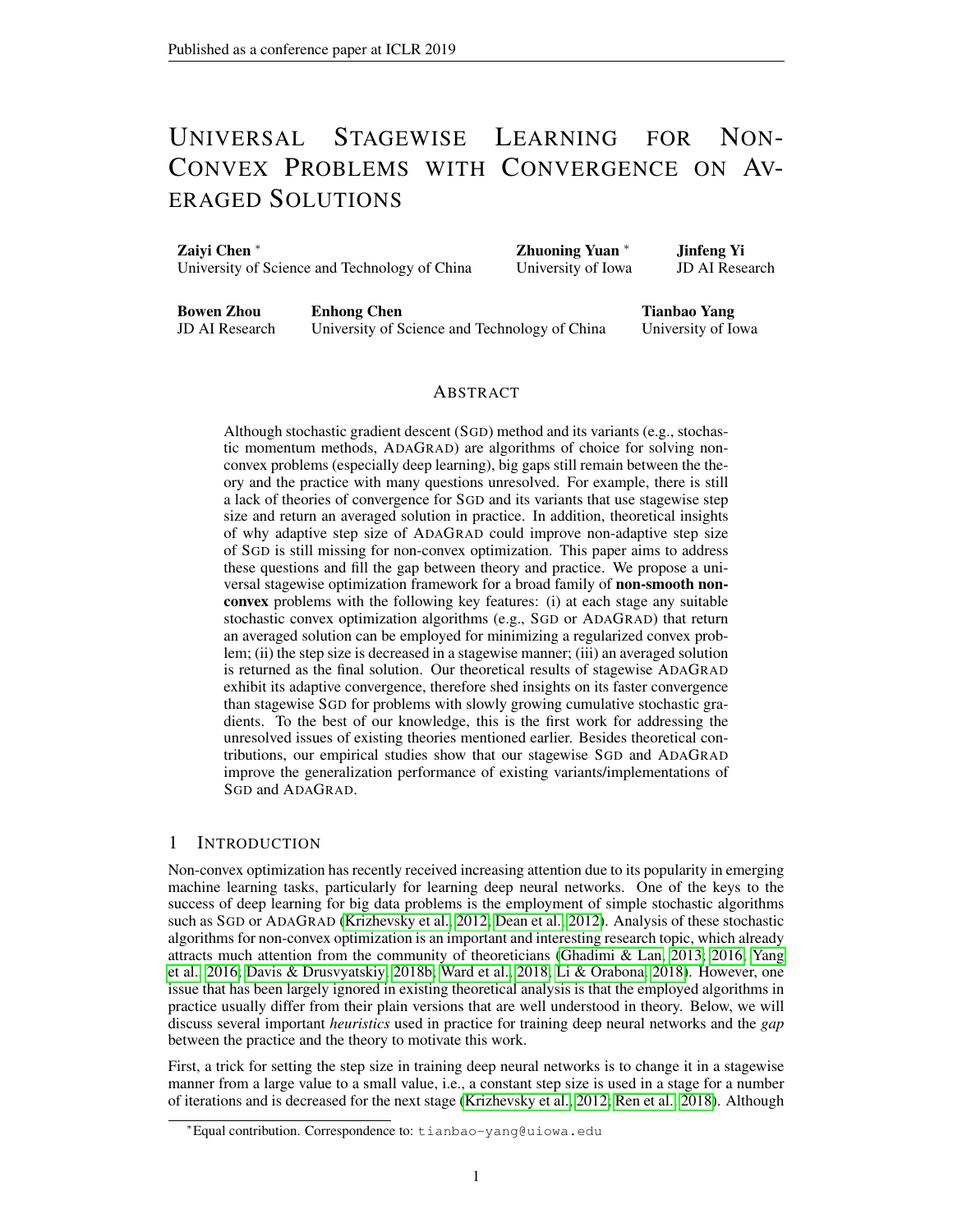[\(2016\)](#page-9-11) consider deterministic problems. In contrast, we consider more general stochastic problems without assuming the objective function is smooth.

#### 3 PRELIMINARIES

The problem of interest in this paper is:

<span id="page-3-0"></span>
$$
\min_{\mathbf{x} \in \mathbb{R}} \quad (\mathbf{x}) = \mathbb{E} \left[ (\mathbf{x}; \cdot) \right] \tag{1}
$$

where  $\sigma$  is a closed convex set, 2 U is a random variable, (x) and (x; ) are non-convex functions, with the basic assumptions on the problem given in Assumption [1.](#page-4-0)

To state the convergence property of an algorithm for solving the above problem. We need to introduce some definitions. These definitions can be also found in related literature, e.g., [Davis &](#page-9-9) [Grimmer](#page-9-9) [\(2017\)](#page-9-9); [Davis & Drusvyatskiy](#page-9-3) [\(2018b\)](#page-9-3). In the sequel, we let  $k \, k$  denote an Euclidean norm,  $[S] = \{1; \ldots; Sg \}$  denote a set, and () denote the indicator function of the set .

**Definition 1.** *(Fréchet subgradient) For a non-smooth and non-convex function*  $f( )$ *,* 

$$
\mathcal{Q}_F f(\mathbf{x}) = f \mathbf{v} \; 2 \; \mathbb{R}^d f(\mathbf{y}) \quad f(x) + \mathbf{v}^\top (\mathbf{y} \quad \mathbf{x}) + o(k\mathbf{y} \quad \mathbf{x}k); \; \delta \mathbf{y} \; 2 \; \mathbb{R}^d g
$$

*denotes the Fréchet subgradient of*  $f$ .

Definition 2. *(First-order stationarity) For problem [\(1\)](#page-3-0), a point* x 2 *is a first-order stationary point if*  $0 \n\supseteq e_F$  ( + )(x)*, where denotes the indicator function of . Moreover, a point* x *is said to be -stationary if dist*(0;  $\mathcal{C}_F$ ( + )(x)) , where dist denotes the Euclidean distance *from a point to a set.*

**Definition 3.** *(Moreau Envelope and Proximal Mapping) For any function*  $\bar{f}$  *and*  $> 0$ *, the following function is called a Moreau envelope of* f

<span id="page-3-2"></span>
$$
f(\mathbf{x}) = \min_{\mathbf{z}} f(\mathbf{z}) + \frac{1}{2} k \mathbf{z} - \mathbf{x} k^2.
$$
 (2)

*Further, the optimal solution to the above problem denoted by*

$$
prox_{f}(\mathbf{x}) = arg \min_{\mathbf{z}} f(\mathbf{z}) + \frac{1}{2} k \mathbf{z} \quad \mathbf{x} k^2
$$

*is called a proximal mapping of* f*.*

**Definition 4.** *(Weakly convex) A function*  $f$  *is -weakly convex (* > 0*), if*  $f(\mathbf{x}) + \frac{1}{2}k\mathbf{x}k^2$  *is convex.* It is known that if  $f(x)$  is -weakly convex and  $\epsilon$   $^{-1}$ , then its Moreau envelope  $f(x)$  is  $C<sup>1</sup>$ -smooth with the gradient given by (see e.g., [Davis & Drusvyatskiy](#page-9-3) [\(2018b\)](#page-9-3))

<span id="page-3-1"></span>
$$
\int f(x) = \int_{0}^{-1} (x - \text{prox}_{f}(x))
$$

The tool of Moreau envelope is introduced to measure the convergence for optimizing non-smooth and non-convex functions. A small norm of  $\Gamma f$  (x) has an interpretation that x is close to a point that is nearly stationary. In particular for any  $x \n\supseteq \mathbb{R}^d$ , let  $\mathbf{k} = \text{prox}_{f}(x)$ , then we have [\(Davis &](#page-9-3) Drusyvatskiy 2018b) [Drusvyatskiy, 2018b\)](#page-9-3)

$$
f(\mathbf{k}) \quad f(\mathbf{x}); \quad k\mathbf{x} \quad \mathbf{k}k = k\mathbf{f} \quad (\mathbf{x})k; \quad \text{dist}(0, \mathcal{Q}f(\mathbf{k})) \quad k\mathbf{f} \quad (\mathbf{x})k; \tag{3}
$$

where the first inequality follows from the definition of prox  $f(x)$  such that  $f'(x) + \frac{1}{2}kx + xk^2$ <br> $f(x)$  (Places see Amondiu II for a detailed proof of (2)). This means that a point as estightive  $f(x)$  (Please see Appendix H for a detailed proof of [\(3\)](#page-3-1)). This means that a point x satisfying  $k f(x)$  is close to a point in distance of  $O($  ) that is -stationary.

It is notable that for a non-smooth function  $f( )$ , there could exist a sequence of solutions  $f\mathbf{x}_k g$ such that  $\Gamma f$  ( $\mathbf{x}_k$ ) converges while dist(0;  $\mathcal{E}f(\mathbf{x}_k)$ ) may not converge [\(Drusvyatskiy & Paquette,](#page-9-12) [2018\)](#page-9-12). A simple example is to consider min<sub>x∈R</sub> jxj. As long as  $x \notin 0$ , dist $(0, \text{erf}(x)) = 1 \notin 0$  no matter how close is  $x$  to the stationary point 0. To handle such a challenging issue for non-smooth non-convex problems, we will follow existing works [\(Davis & Drusvyatskiy, 2018a;](#page-9-13) [Drusvyatskiy](#page-9-12) [& Paquette, 2018;](#page-9-12) [Davis & Grimmer, 2017\)](#page-9-9) to prove the near stationarity in terms of  $\Gamma f(\mathbf{x})$ . In the case when f is smooth,  $k f(x)$  is closely related to the magnitude of the gradient. In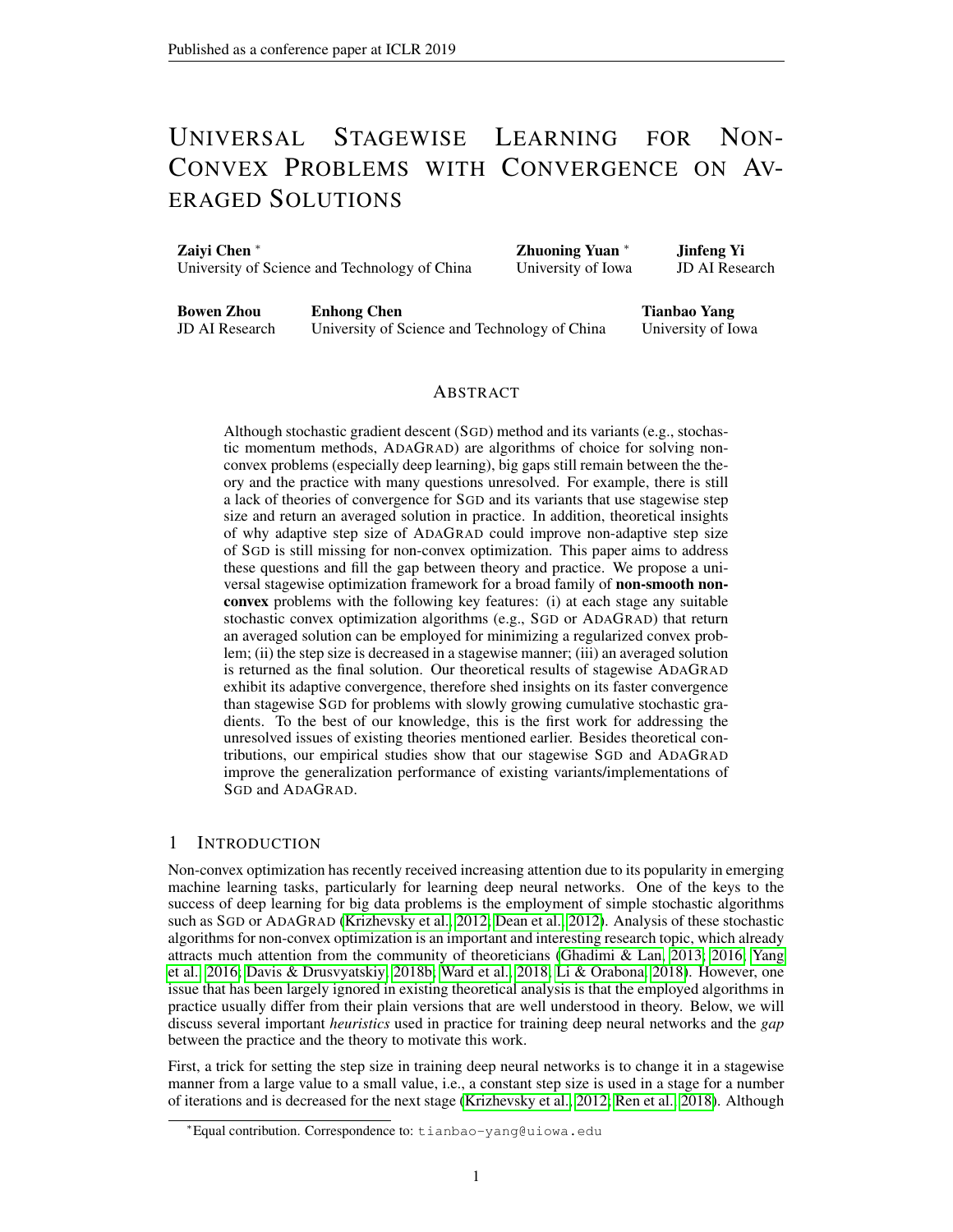particular, let us define the projected gradient below, which is used as a criterion for non-convex smooth optimization in the presence of constraints [\(Ghadimi & Lan, 2016;](#page-9-2) [Allen-Zhu, 2017\)](#page-9-10):

$$
G(\mathbf{x}) = -\frac{1}{2}(\mathbf{x} - \text{prox} (\mathbf{x} - \mathcal{F}f(\mathbf{x})))
$$
 (4)

Note that the projected gradient becomes the normal gradient when the constraint  $x \, 2$  is absent. It was shown that when  $f()$  is smooth with *L*-Lipschitz continuous gradient [\(Drusvyatskiy & Lewis,](#page-9-14) [2016\)](#page-9-14):

$$
(1 L) kG (x) k k r f (x) k (1 + L) kG (x) k; 8x 2 :
$$
 (5)

Thus, the near stationarity in terms of  $\Gamma f(\mathbf{x})$  implies the near stationarity in terms of  $G(\mathbf{x})$  for a smooth function  $f()$  for a properly chosen  $\geq 0$  (e.g.,  $= 1 = (2L)$ ). In this work, we define  $(x)$ as the Moreau envelope of  $(x) + (x)$  as in [\(2\)](#page-3-2) with  $f(x)$  replaced by  $(x) + (x)$  and study the convergence in terms of of  $r - (\mathbf{x})$ .

Now, we are ready to state the basic assumptions of the considered problem [\(1\)](#page-3-0).

<span id="page-4-0"></span>Assumption 1. *(i) There is a measurable mapping* g : U ! R such that  $E[g(x; )] \supseteq e_F(x)$ *for any*  $x \geq 2$  *; (ii) for any*  $x \geq 2$  *,*  $E[kg(x; )k^2]$ ] G<sup>2</sup> *; (iii) there exists* > 0 *such that* (x) min<sub>z∈</sub> (z) *for any*  $x$  2 *; (iv) the objective function is* -weakly convex;

Remark: Assumption [1\(](#page-4-0)i), (ii) assume a stochastic subgradient is available for the objective function and its Euclidean norm square is bounded in expectation, which are standard assumptions for non-smooth optimization. Assumption [1\(](#page-4-0)iii) assumes that the objective value with respect to the optimal value is bounded. Assumption [1\(](#page-4-0)iv) assumes weak convexity of the objective function, which is weaker than assuming smoothness. Below, we present some examples of objective functions in machine learning that are weakly convex.

**Ex. 1: Smooth Non-Convex Functions.** If ( ) is a L-smooth function (i.e., its gradient is  $L$ -Lipschitz continuous), then it is  $L$ -weakly convex. This will include the objective function for neural networks with a smooth activation function (e.g., the sigmoid function) and a smooth loss function (e.g., softmax loss).

**Ex. 2: Convex and Smooth Composition.** Consider  $(x_i) = h(c(x_i))$  where  $h() : \mathbb{R}^m \cap \mathbb{R}$  is closed convex and M-Lipschitz continuous, and  $c(\mathbf{x})$ :  $\mathbb{R}^d$  /  $\mathbb{R}^m$  is nonlinear smooth mapping with L-Lipschitz continuous gradient. This class of functions has been considered in [\(Drusvyatskiy](#page-9-12) [& Paquette, 2018\)](#page-9-12) and it was proved that  $(x_i)$  is ML-weakly convex. An interesting example is phase retrieval, where  $(x; a, b) = f(x^T a)^2$  bj. Another example related to deep learning is that if  $c(\mathbf{x})$  denotes the mapping function of a neural network parameterized by x with a smooth activation function and  $h$  denotes a non-smooth Lipschitz continuous convex loss function (e.g., hinge loss), then the resulting loss  $h(c(x;))$  is a weakly convex function of x. More examples of this class can be found in [\(Davis & Drusvyatskiy, 2018a\)](#page-9-13).

#### 4 STAGEWISE OPTIMIZATION: ALGORITHMS AND CONVERGENCE

In this section, we will present the proposed stagewise algorithms and their convergence results. We will first present a Meta algorithmic framework highlighting the key features of the proposed algorithms and then present several variants of the Meta algorithm.

The Meta algorithmic framework is described in Algorithm [1.](#page-5-0) There are several key features that differentiate Algorithm [1](#page-5-0) from existing stochastic algorithms that come with theoretical guarantee. First, the algorithm is run with multiple stages. At each stage, a basic stochastic algorithm (SA) is called to optimize a regularized problem  $f_s(\mathbf{x})$  inexactly that consists of the original objective function and a quadratic term, which is guaranteed to be convex due to the weak convexity of and  $\epsilon$  <sup>-1</sup>. The convexity of  $f_s$  allows one to employ any suitable existing stochastic algorithms (cf. Theorem [1\)](#page-5-1) that have convergence guarantee for convex problems. The returned solution from the  $(s \t-1)$ -th stage is used as a reference point for constructing  $f_s$  and as an initial solution for warm-start. It is notable that SA usually returns an averaged solution  $x<sub>s</sub>$  at each stage. Second, a decreasing sequence of step size parameters  $\overline{s}$  is used. At each stage, the SA uses a constant step size parameter  $\varsigma$  and runs the updates for a number of  $T_{\varsigma}$  iterations. We do not initialize  $T_{\varsigma}$  as it might be adaptive to the data as in stagewise ADAGRAD. The setup of  $\,$  s and  $\,$  T<sub>s</sub> will depend on the specific choice of SA, which will be exhibited later for different variants.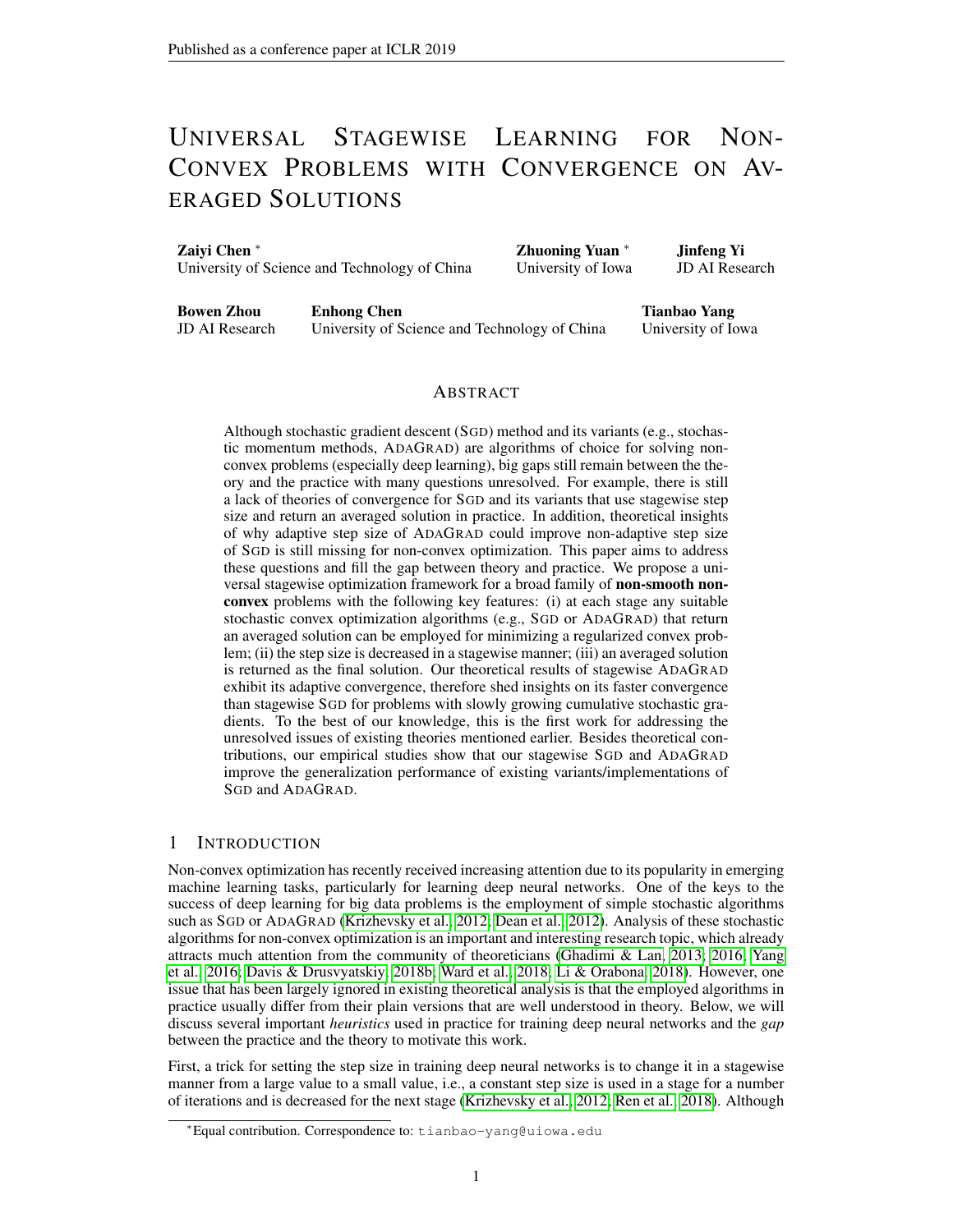|  |  | Algorithm 1 A Meta Stagewise Algorithm: Stagewise-SA |
|--|--|------------------------------------------------------|
|  |  |                                                      |

<span id="page-5-0"></span>1: **Initialize:** a sequence of decreasing step size parameters  $f_{s}g$ ,  $x_{0}$  2, 2: for  $s = 1$ ; :::;  $S$  do 3: Let  $f_s() = () + \frac{1}{2}k$   $\mathbf{x}_{s-1}k^2$ 4:  $\mathbf{x}_s = S A(f_s; \mathbf{x}_{s-1}; s; T_s)$   $\mathbf{x}_s$  is usually an averaged solution 5: end for

To illustrate that Algorithm [1](#page-5-0) is a universal framework such that any suitable SA algorithm can be employed, we present the following result by assuming that SA has an appropriate convergence for a convex problem.

<span id="page-5-1"></span>**Theorem 1.** Let  $f()$  be a convex function,  $x_* = \arg \min_{x \in f(x)} \{f(x)}\}$  and *denote some problem dependent constants. Suppose for*  $\mathbf{x}_{+} = SA(f(\mathbf{x}_0; \cdot, \overline{T}))$ *, we have* 

$$
E[f(\mathbf{x}_{+}) - f(\mathbf{x}_{*})] - \binom{n}{1} \cdot \binom{n}{2} \cdot \mathbf{x}_{0} - \mathbf{x}_{*} \cdot \frac{k_{2}^{2} + \binom{n}{2} \cdot \binom{n}{2}}{\binom{n}{2} \cdot \binom{n}{3}} \cdot f(\mathbf{x}_{*}) + \binom{n}{3} \cdot \binom{n}{2} \cdot \binom{n}{4}
$$

*Under Assumption [1\(](#page-4-0)i), (iii) and (iv), by running Algorithm [1](#page-5-0) with*  $= 1 = (2)$ , and with s;  $T_s$ *satisfying*  $\binom{n}{1}$  (*s*;  $T_s$ ; ) 1=(48 );  $\binom{n}{2}$  (*s*;  $T_s$ ; ) 1=2;  $\binom{n}{3}$  (*s*;  $T_s$ ; ) c<sub>3</sub>=s *for some* c<sub>3</sub> > 0*, we have*

<span id="page-5-2"></span>
$$
E k r (x) k2 \frac{32}{(S+1)} + \frac{48c_3(-1)}{(S+1)};
$$

*where is randomly selected from*  $f0$ *:::: ; Sq with probabilities*  $p \ / (- + 1)$  *;* 1*.* 

Remark: It is notable that the convergence guarantee is provided on a stagewise average solution x . To justify a heuristic approach that returns the final average solution for prediction, we analyze a new sampling strategy that samples a solution among all stagewise average solutions with sampling probabilities increasing as the stage number increases. This sampling strategy is better than uniform sampling strategy or a strategy with decreasing sampling probabilities in the existing literature. The convergence upper bound in [\(6\)](#page-5-2) of SA covers the results of a broad family of stochastic convex optimization algorithms. When "<sub>2</sub>( $s$ ;  $T_s$ ; ) = 0 (as in SGD), the upper bound can be improved by a constant factor. Moreover, we do not optimize the value of . Indeed, any  $\langle 1 = \text{will work},$ which only has an effect on constant factor in the convergence upper bound.

Next, we present several variants of the Meta algorithm by employing SGD, ADAGRAD, and stochastic momentum methods as the basic SA algorithm, to which we refer as stagewise SGD, stagewise ADAGRAD, and stagewise stochastic momentum methods, respectively. It is worth mentioning that one can follow similar analysis to analyze other stagewise algorithms by using their basic convergence for stochastic convex optimization, including RMSProp [\(Mukkamala &](#page-10-14) [Hein, 2017\)](#page-10-14), AMSGrad [\(Reddi et al., 2018\)](#page-10-10), stochastic alternating direction methods of multipliers (ADMM) [\(Ouyang et al., 2013;](#page-10-15) [Suzuki, 2013\)](#page-10-16).

#### 4.1 STAGEWISE SGD

In this subsection, we analyze the convergence of stagewise SGD, in which SGD shown in Algorithm [3](#page-12-0) in the Appendix is employed in the Meta framework. Besides Assumption [1,](#page-4-0) we impose the following bounded domain assumption in this subsection.

#### <span id="page-5-3"></span>**Assumption 2.** *There exists*  $D > 0$  *such that*  $kx \, yk \, D$  *for any*  $x/y \, 2$ .

It is worth mentioning that bounded domain assumption is imposed for simplicity, which is usually assumed in convex optimization. For machine learning problems, one usually imposes some bounded norm constraint to achieve a regularization. Nevertheless, the bounded domain assumption is not essential for the proposed algorithm. We present a more involved analysis in subsection 4.3 for unbounded domain  $= \mathbb{R}^d$ . The following is a standard basic convergence result of SGD [\(Zinke](#page-11-1)[vich, 2003\)](#page-11-1), which clearly satisfies the bound in [\(6\)](#page-5-2).

<span id="page-5-4"></span>**Lemma 1.** For Algorithm [3,](#page-12-0) assume that  $f()$  is convex and  $Ekg_t k^2$   $G^2/8t$ , then for any  $x \n2$ 

$$
E[f(\mathbf{k}_T) \quad f(\mathbf{x})] \quad \frac{k\mathbf{x} \quad \mathbf{x}_0 k^2}{2\left(T+1\right)} + \frac{G^2}{2}
$$

The following theorem exhibits the convergence of stagewise SGD.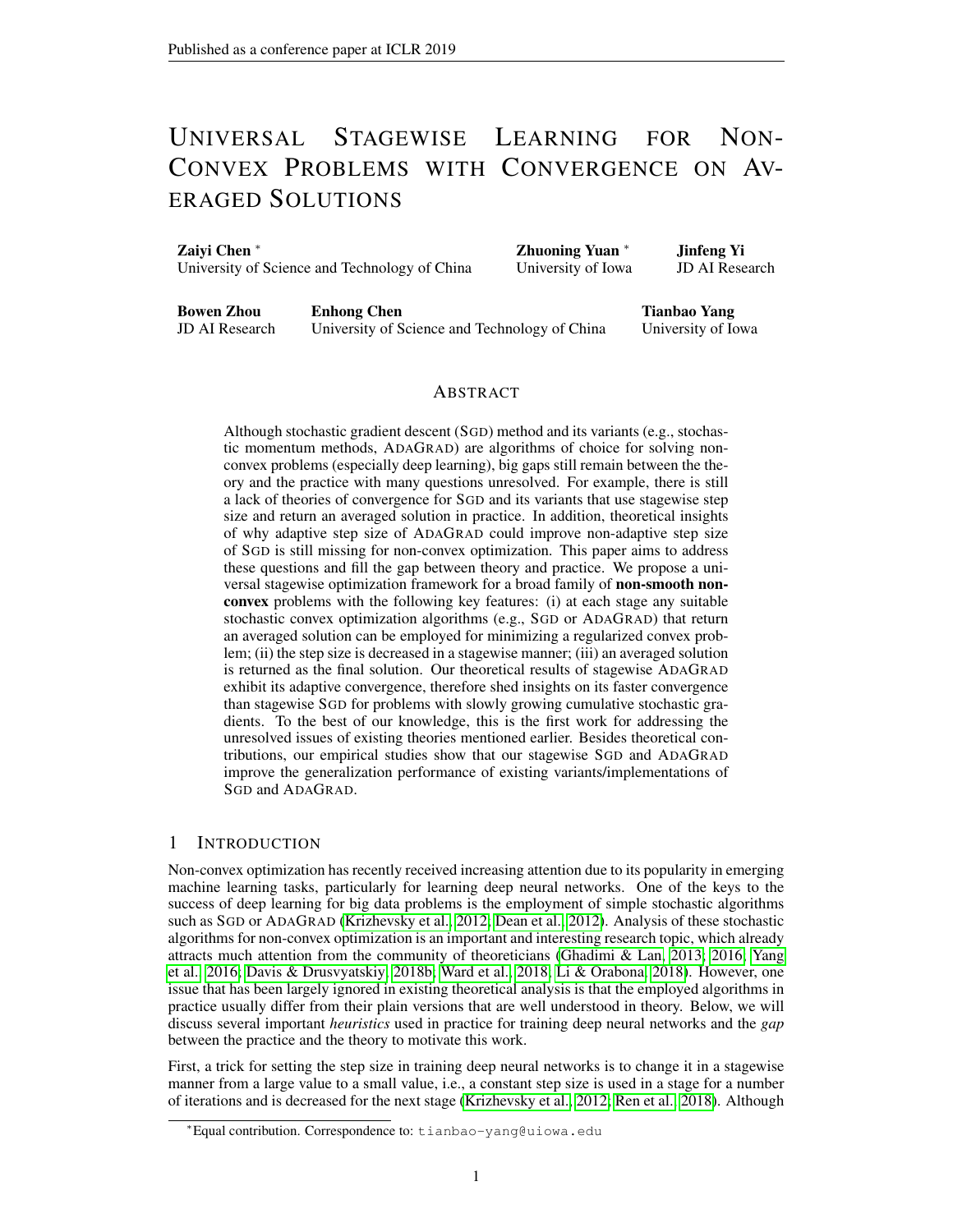## Algorithm 2 ADAGRAD $(f; x_0; \cdot; \cdot)$

- <span id="page-6-1"></span>1: **Initialize:**  $x_1 = x_0, g_{1:0} = []$ ,  $H_0 \supseteq R^{d \times d}$
- 2: while  $T$  does not satisfy the condition in Theorem [3](#page-6-0) do
- 3: Compute a stochastic subgradient  $g_t$  for  $f(x_t)$ <br>4: Update  $q_{1:t} = [q_{1:t-1}, g(x_t)], s_{t,i} = kq_{1:t,i}k_2$
- Update  $g_{1:t} = [g_{1:t-1}, g(\mathbf{x}_t)], s_{t,i} = k g_{1:t,i} k_2$
- 5: Set  $H_t = H_0 + \text{diag}(s_t)$  and  $\begin{bmatrix} \Delta t(\mathbf{x}) = \frac{1}{2}(\mathbf{x} \ \mathbf{x}_1)^{\top} H_t(\mathbf{x} \ \mathbf{x}_1) \end{bmatrix}$
- 6: Let  $x_{t+1} = \arg \min_{x \in I} x^{\top} \frac{1}{t}^{\top} t = 1 \cdot g + \frac{1}{t} t(x)$
- 7: end while
- 8: **Output:**  $\mathbf{k}_T = \begin{bmatrix} T \\ t=1 \end{bmatrix} \mathbf{x}_t = T$

<span id="page-6-3"></span>**Theorem [2](#page-5-3).** Suppose Assumption [1](#page-4-0) and 2 hold. By setting  $= 1 = (2)$ ,  $s = 0 = s$ ;  $T_s = 12$  s= 0 *where* <sup>0</sup> > 0 *is a free parameter, then stagewise* SGD *(Algorithm [1](#page-5-0) employing* SGD*) guarantees that*

$$
E k r (x) k2 \frac{16}{S+1} + \frac{24}{S+1} \frac{6^{2}(t+1)}{(S+1)};
$$

*where*  $\hat{G}^2 = 2G^2 + 2 \frac{-2D^2}{m}$ , and *is similarly defined as in Theorem [1.](#page-5-1)* 

**Remark:** To find a solution with  $E k r (x) k^2$   $2,$  we can set  $S = O(1-2)$  and the total iteration complexity  $\begin{bmatrix} S \\ S=1 \end{bmatrix}$   $\begin{bmatrix} S \\ S \end{bmatrix}$  is in the order of  $O(1-4)$ . The above theorem is essentially a corol-lary of Theorem [1](#page-5-4) by applying Lemma 1 to  $f_s()$  at each stage. We present a complete proof in the appendix.

#### 4.2 STAGEWISE ADAGRAD

One of the main contributions of the present work is to develop a variant of ADAGRAD with adaptive convergence to data for stochastic non-convex optimization. In this subsection, we analyze stagewise ADAGRAD and establish its adaptive complexity. In particular, we consider the Meta algorithm that employs ADAGRAD in Algorithm [2](#page-6-1) to optimize each  $f_s$ . The key difference of stagewise ADAGRAD from stagewise SGD is that the number of iterations  $T_s$  at each stage is adaptive to the history of learning. It is this adaptiveness that makes the proposed stagewise ADAGRAD achieve adaptive convergence. It is worth noting that such adaptive scheme has been also considered in [\(Chen et al.,](#page-9-7) [2018b\)](#page-9-7) for solving stochastic strongly convex problems. In contrast, we consider stochastic weakly convex problems. Similar to previous analysis of ADAGRAD [\(Duchi et al., 2011;](#page-9-6) [Chen et al., 2018b\)](#page-9-7), we assume  $kg(x; )k_{\infty}$  G;  $g(x; 2)$  in this subsection. Note that this is stronger than Assumption [1](#page-4-0) (ii). We formally state this assumption required in this subsection below.

<span id="page-6-2"></span>Assumption 3.  $kg(x; )k_{\infty}$  *G for any*  $x \, 2$ 

The convergence analysis of stagewise ADAGRAD is build on the following lemma, which is attributed to [Chen et al.](#page-9-7) [\(2018b\)](#page-9-7) with a proof sketch provided in the Appendix.

<span id="page-6-4"></span>**Lemma 2.** Let  $f(x)$  be a convex function,  $H_0 = GI$  with  $G$  max<sub>t</sub>  $kg_t k_{\infty}$ , and iteration number  $\int T$  *satisfy*  $T$   $\int M$  max  $f \frac{G + \max_i ||g_1 \cdot r_{i}||}{2c}$ ;  $c \int_{i=1}^{d} k g_1 \cdot r_{i}$ ;  $k g$  for some  $c > 0$ . Algorithm [2](#page-6-1) returns an *averaged solution*  $\mathbf{\hat{x}}_T$  *such that* 

$$
E[f(\mathbf{k}\tau) \quad f(\mathbf{x}_{*})] \quad \frac{c}{M} k\mathbf{x}_{0} \quad \mathbf{x}_{*}k^{2} + \frac{c}{Mc}.
$$
 (7)

*where*  $\mathbf{x}_* = \arg \min_{\mathbf{x} \in \mathcal{F}} f(\mathbf{x})$ ,  $g_{1:t} = (g(\mathbf{x}_1)) \cdots (g(\mathbf{x}_t))$  *and*  $g_{1:t}$ *j* denotes the *i-th row of*  $g_{1:t}$ 

The convergence property of stagewise ADAGRAD is described by following theorem.

<span id="page-6-0"></span>Theorem 3. *Suppose Assumption [1\(](#page-4-0)i), (iii), (iv), Assumption [2](#page-5-3) and Assumption [3](#page-6-2) hold. By setting* **Example 5 1.1.** Suppose  $\lim_{s \to s} \lim_{s \to s} \lim_{s \to s} \lim_{s \to s} f(s)$ ,  $\lim_{s \to s} f(s)$ ,  $\lim_{s \to s} f(s)$ ,  $\lim_{s \to s} f(s)$ ,  $\lim_{s \to s} f(s)$ ,  $\lim_{s \to s} f(s)$  where <sub>0</sub>;  $c > 0$  are free parameters, and M<sub>s s</sub> 24 c, then stagewise ADAGRAD guarantees that

$$
E\left[kr - (\mathbf{x})k^2\right] \quad \frac{16}{S+1} + \frac{4^2 \frac{2}{0} (+1)}{c^2(S+1)};
$$

where  $\hat{G} = G + \{-1D, g_{1:t,i}^s\}$  *denotes the cumulative stochastic gradient of the i-th coordinate at the* s*-th stage, and is similarly defined as in Theorem [1.](#page-5-1)*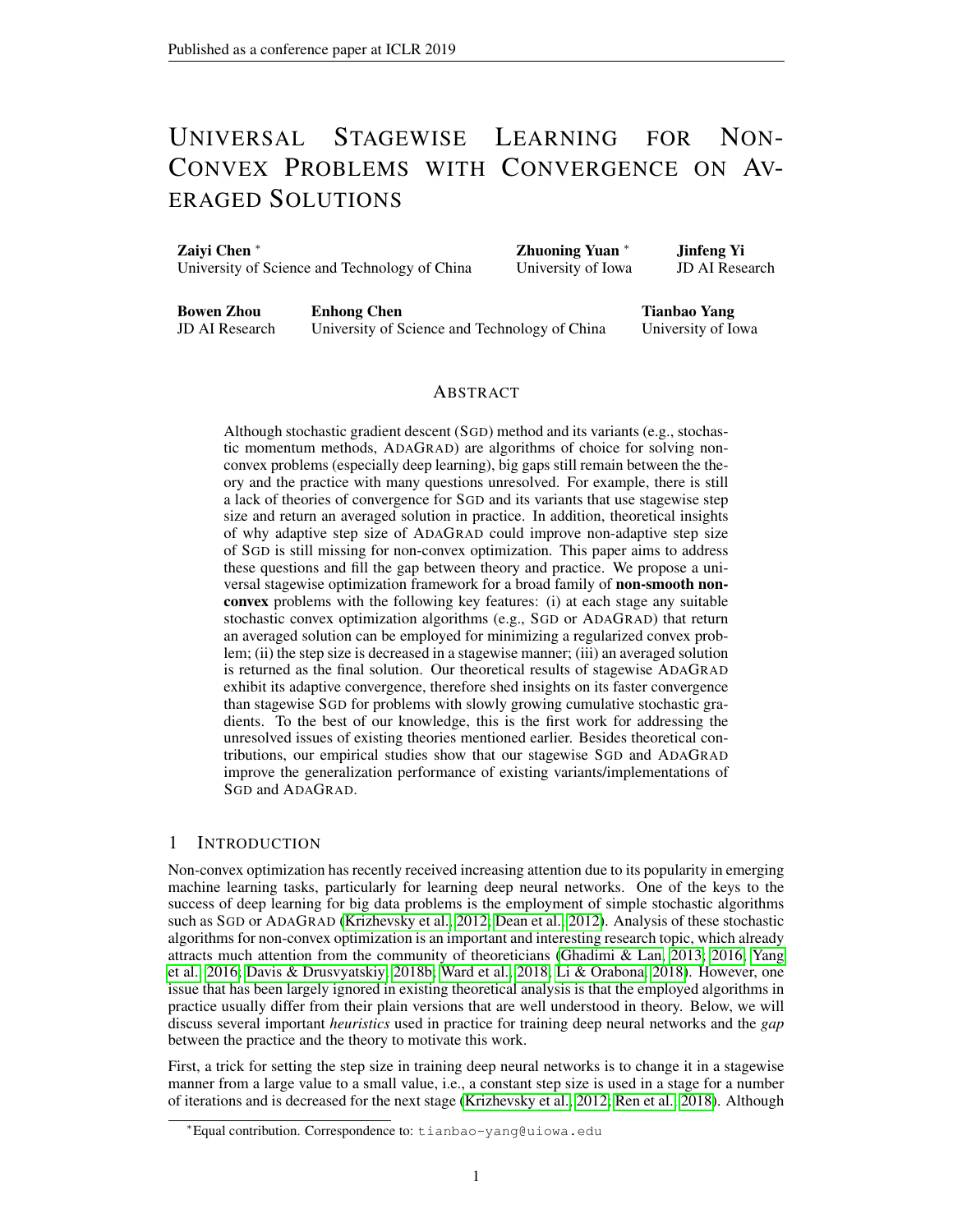**Remark:** Note that the free parameter  $c$  is introduced to balance the two terms in the lower bound **EXECUTE:** The total direct that the the parameter c is imposited to parameter the two terms in the fower bound of  $T_s$  due to that  $(\hat{G} + \max_i k g_{i:T_s;i}^s / \hat{G}) / \hat{G}^t T_s$  and  $\frac{d}{f=1} k g_{i:T_s;i}^s / \hat{G}^t T_s$  have different orders when *d* is very large. One way to balance these two terms is to set *c* in the order of  $\sqrt{1-d}$ , resulting  $O(d=(S + 1))$  for the second term in the above convergence bound. Another way is to choose c in the s-th stage such that the two terms in the max of the lower bound of  $T_s$  match each other. One can derive a similar order of  $O(d=(S + 1))$  for the second term in the above convergence bound. It is obvious that the total number of iterations  $\int_{s=1}^{S} T_s$  is adaptive to the data. Next, bound. It is obvious that the total number of iterations  $s=1/s$  is adaptive to the data. Next, Let us present more discussion on the heration complexity. Note that  $W_{S} \overline{\overline{S}}^{U(S)}$  by setting  $C$  as a constant. By the boundness of stochastic gradient  $k g_{1:T_{S}/i}^{S}(R) = O(\sqrt{T_{S}})$ , therefore  $T_{S}$  in the order of  $O(s)$  will satisfy the condition in Theorem [3.](#page-6-0) Thus, in the worst case the iteration complexity for finding  $E[kr \ (x)k^2]$  <sup>2</sup> is in the order of  $S_{s=1}$  O(s) O(1=4). To show the potential advantage of adaptive step size as in the convex case, let us consider a good case when the cumulative growth of stochastic gradient is slow, e.g., assuming  $k g_{1:T_s;i}^s$   $\mathcal{O}(T_s)$ with  $\epsilon$  1=2. Then  $T_s = O(s^{1-(2(1-\epsilon))})$  will work, and then the total number of iterations  $\int_{s=1}^{S} T_s$   $S^{1+1=(2(1-\gamma))}$   $O(1 = 2+1=(1-\gamma))$ , which is better than  $O(1 = 4)$ .

#### 4.3 STAGEWISE STOCHASTIC MOMENTUM (SM) METHODS

Finally, we present stagewise stochastic momentum (SM) methods and their convergence results. In the literature, there are two popular variants of stochastic momentum methods, namely, stochastic heavy-ball method (SHB) and stochastic Nesterov's accelerated gradient method (SNAG). Both methods have been used for training deep neural networks [\(Krizhevsky et al., 2012;](#page-10-0) [Sutskever et al.,](#page-10-17) [2013\)](#page-10-17), and have been analyzed by [\(Yang et al., 2016\)](#page-10-1) for non-convex optimization. To contrast with the results in [\(Yang et al., 2016\)](#page-10-1), we will consider the same unified stochastic momentum methods that subsume SHB, SNAG and SGD as special cases when  $= R^{d}$ . The updates are presented in Algorithm [4](#page-12-1) in the Appendix. There are two additional parameters:  $2(0,1)$  is the momentum parameter and is a parameter that can vary between  $[0, 1=(1, 1)]$ . By changing the value of , we can obtain the three variants, SHB ( $= 0$ ), SNAG ( $= 1$ ) and SGD ( $= 1=(1 \tcup 1)$ ). Due to the limit of space, we only present the convergence of stagewise SM methods below.

<span id="page-7-1"></span>**Theorem 4.** Suppose Assumption [1](#page-4-0) holds. By setting  $= 1 = (2)$ ,  $s = (1) = (96s(-1))$ , T<sup>s</sup> 2304( + 1)s*, with similarly defined as in Theorem [1](#page-5-1) stagewise SM methods guarantee*

$$
E[kr \quad (\mathbf{x})k^2] \quad \frac{16}{S+1}(\mathbf{x}) + \frac{G^2((1+48(2n+1)(1n)))(1+1)}{96(1+1)(1n)(S+1)}.
$$

Remark: The bound in the above theorem is in the same order as that in Theorem [2.](#page-6-3) The total iteration complexity for finding a solution x with  $E$  kr  $(x)k^2$   $\frac{2}{18}$  O(1= 4) similar to that achieved in [\(Yang et al., 2016\)](#page-10-1).

### 5 EXPERIMENTS

In this section, we present some empirical results to verify the effectiveness of the proposed stagewise algorithms. We use two benchmark datasets, namely CIFAR-10 and CIFAR-100 [\(Krizhevsky](#page-10-7) [et al.\)](#page-10-7) for our experiments. We implement the proposed stagewise algorithms in TensorFlow. We compare different algorithms for learning ResNet-20 [\(He et al., 2016\)](#page-9-15) with batch normalization [\(Ioffe & Szegedy, 2015\)](#page-9-16) adopted after each convolution and before ReLu activation.

Baselines. We compare the proposed stagewise algorithms with their variants implemented in TensorFlow. It is notable that ADAGRAD has a step size (aka learning rate) parameter  $<sup>1</sup>$  $<sup>1</sup>$  $<sup>1</sup>$ , which is a</sup> constant in theory [\(Li & Orabona, 2018;](#page-10-3) [Chen et al., 2018a;](#page-9-8) [Zou & Shen, 2018\)](#page-11-0). However, in the deep learning community a heuristic fixed frequency decay scheme for the step size parameter is commonly adopted [\(Ren et al., 2018;](#page-10-4) [Wilson et al., 2017\)](#page-10-18). We thus compare two implementations of ADAGRAD - one with a constant learning rate parameter and another one with a fixed frequency decay scheme, which are referred to as ADAGRAD (theory) and ADAGRAD (heuristic). For each baseline algorithms of SGD, SHB, SNAG, we also implement two versions - a theory version with iteratively decreasing size  $e^{-t}$  t suggested by previous theories and a heuristic approach with fixed frequency decay scheme used in practice, using (theory) and (heuristic) to indicate them. The fixed

<span id="page-7-0"></span><sup>&</sup>lt;sup>1</sup> note it is not equivalent to the step size in SGD.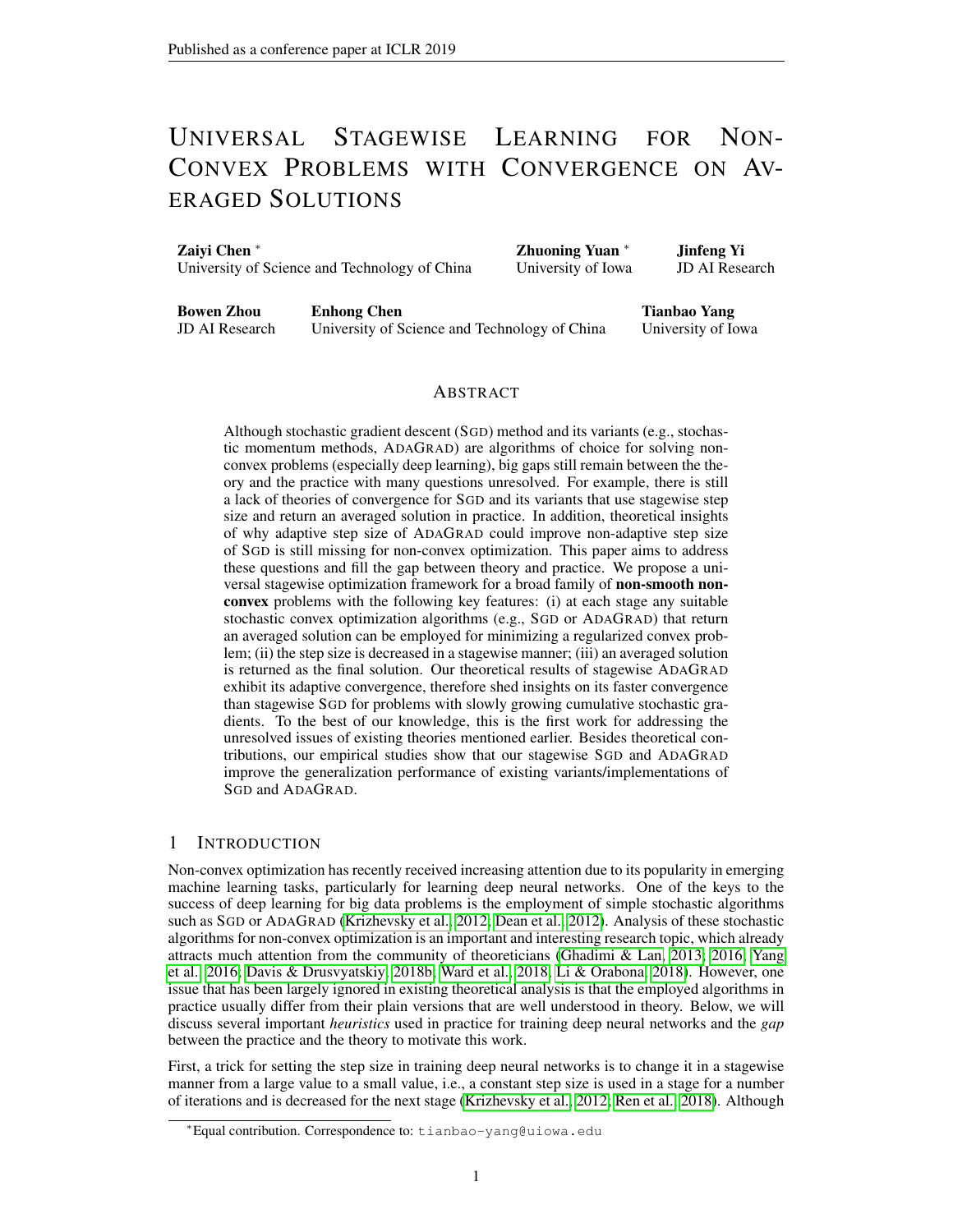

<span id="page-8-1"></span>Figure 1: Comparison of Testing Error on CIFAR-10 (top) and CIFAR-100 (bottom).

frequency decay scheme used in the heuristic variants is similar as that in [\(He et al., 2016\)](#page-9-15), i.e., the step size parameter is decreased by 10 at 40k, 60k iterations. We also compare stagwise ADAGRAD with AMSGrad [\(Reddi et al., 2018\)](#page-10-10) - a corrected version of Adam.

**Parameters.** The stagewise step size  $s = 0^{\frac{1}{2}}$  is used in stagwise ADAGRAD, the number of iterations  $T_s$  in stagwise ADAGRAD is set according to Theorem [3](#page-6-0) with some simplifications for dealing with unknown  $\hat{G}$ , in particular we set  $\overline{\tau_s}$  to the smallest value larger than  $T_0$  smax<sub>i</sub> kg<sub>1:T<sub>s;i</sub>k i<sub>kg<sub>1:T<sub>s;i</sub>k.</sub> For stagewise SGD, SHB, SNAG, the stagewise step size and</sub></sub> iteration number is set to  $s = 0.5$  and  $T_s = T_0 s$ , respectively. The involved parameters in the compared algorithms are tuned for the best performance, including the initial step size parameter  $_0$ of all algorithms, the value of  $T_0$  and for our stagewise algorithms.

**Results.** We consider two settings - with/without an  $\lambda$  norm regularization on weights. For comparison, we evaluate the training error and testing error of obtained solutions in the process of training. For our stagewise algorithms, the evaluation is done based on the current averaged solution, and for other baselines the evaluation is done based on the current solution. Due to the limit of space, we only show the results of testing error on CIFAR-10 and CIFAR-100 for the setting without regularization in Figure [1.](#page-8-1) All results are included in the Appendix. From all results, we have several observations. (i) The proposed stagewise algorithms perform much better in terms of testing error than the existing theoretical versions reported in the literature (marked with theory in the legend). This indicates the proposed stagewise step size scheme is better than iteratively decreasing step size scheme. (ii) The proposed stagewise algorithms achieve similar and sometimes even better testing error than the heuristic approaches with a fixed frequency decay scheme used in practice. However, the heuristic approaches usually give smaller training error. This seems to indicate that the proposed algorithms are less vulnerable to the overfitting. In another word, the proposed algorithms have smaller generalization error, i.e., the difference between the testing error and the training error.

## 6 CONCLUSION & FUTURE WORK

In this paper, we have proposed a universal stagewise learning framework for solving stochastic nonconvex optimization problems, which employs well-known tricks in practice that have not been well analyzed theoretically. We provided theoretical convergence results for the proposed algorithms for non-smooth non-convex optimization problems. We also established an adaptive convergence of a stochastic algorithm using data adaptive coordinate-wise step size of ADAGRAD, and exhibited its faster convergence than non-adaptive stepsize when the growth of cumulative stochastic gradients is slow similar to that in the convex case. For future work, one may consider developing more variants of the proposed meta algorithm, e.g., stagewise AMSGrad, stagewise RMSProp, etc. We will also consider the empirical studies on the large-scale ImageNet data set.

#### **REFERENCES**

<span id="page-8-0"></span>Martín Abadi, Ashish Agarwal, Paul Barham, Eugene Brevdo, Zhifeng Chen, Craig Citro, Greg S. Corrado, Andy Davis, Jeffrey Dean, Matthieu Devin, Sanjay Ghemawat, Ian Goodfellow, Andrew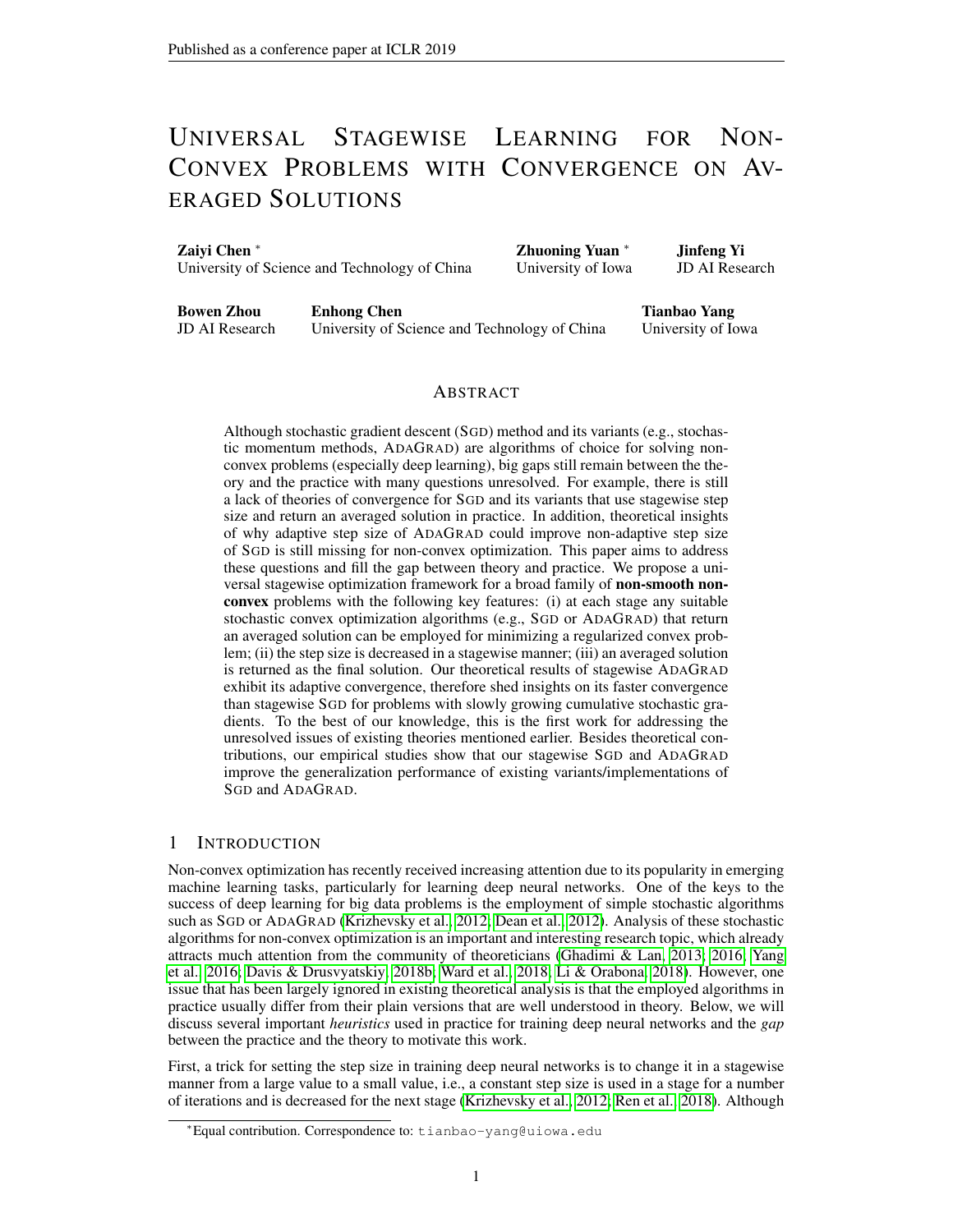Harp, Geoffrey Irving, Michael Isard, Yangqing Jia, Rafal Jozefowicz, Lukasz Kaiser, Manjunath Kudlur, Josh Levenberg, Dandelion Mane, Rajat Monga, Sherry Moore, Derek Murray, Chris ´ Olah, Mike Schuster, Jonathon Shlens, Benoit Steiner, Ilya Sutskever, Kunal Talwar, Paul Tucker, Vincent Vanhoucke, Vijay Vasudevan, Fernanda Viegas, Oriol Vinyals, Pete Warden, Martin Wat- ´ tenberg, Martin Wicke, Yuan Yu, and Xiaoqiang Zheng. TensorFlow: Large-scale machine learning on heterogeneous systems, 2015. URL <https://www.tensorflow.org/>. Software available from tensorflow.org.

- <span id="page-9-10"></span>Zeyuan Allen-Zhu. Natasha: Faster non-convex stochastic optimization via strongly non-convex parameter. In *Proceedings of the 34th International Conference on Machine Learning (ICML)*, pp. 89–97, 2017.
- <span id="page-9-4"></span>Léon Bottou. Large-scale machine learning with stochastic gradient descent. In *Proceedings of International Conference on Computational Statistics (COMPSTAT)*, pp. 177–187, 2010.
- <span id="page-9-11"></span>Yair Carmon, John C. Duchi, Oliver Hinder, and Aaron Sidford. Accelerated methods for nonconvex optimization. *CoRR*, abs/1611.00756, 2016.
- <span id="page-9-8"></span>Xiangyi Chen, Sijia Liu, Ruoyu Sun, and Mingyi Hong. On the convergence of a class of adam-type algorithms for non-convex optimization. *CoRR*, abs/1808.02941, 2018a.
- <span id="page-9-7"></span>Zaiyi Chen, Yi Xu, Enhong Chen, and Tianbao Yang. Sadagrad: Strongly adaptive stochastic gradient methods. In *Proceedings of the 35th International Conference on Machine Learning (ICML)*, 2018b.
- <span id="page-9-13"></span>Damek Davis and Dmitriy Drusvyatskiy. Stochastic model-based minimization of weakly convex functions. *CoRR*, abs/1803.06523, 2018a.
- <span id="page-9-3"></span>Damek Davis and Dmitriy Drusvyatskiy. Stochastic subgradient method converges at the rate *o*( $k^{-1=4}$ ) on weakly convex functions. *CoRR*, /abs/1802.02988, 2018b.
- <span id="page-9-9"></span>Damek Davis and Benjamin Grimmer. Proximally guided stochastic subgradient method for nonsmooth, nonconvex problems. *arXiv preprint arXiv:1707.03505*, 2017.
- <span id="page-9-0"></span>Jeffrey Dean, Greg S. Corrado, Rajat Monga, Kai Chen, Matthieu Devin, Quoc V. Le, Mark Z. Mao, Marc'Aurelio Ranzato, Andrew Senior, Paul Tucker, Ke Yang, and Andrew Y. Ng. Large scale distributed deep networks. In *NIPS*, pp. 1223–1231, USA, 2012. Curran Associates Inc.
- <span id="page-9-12"></span>D. Drusvyatskiy and C. Paquette. Efficiency of minimizing compositions of convex functions and smooth maps. *Mathematical Programming*, Jul 2018.
- <span id="page-9-14"></span>Dmitriy Drusvyatskiy and Adrian S. Lewis. Error bounds, quadratic growth, and linear convergence of proximal methods. *arXiv:1602.06661*, 2016.
- <span id="page-9-6"></span>John Duchi, Elad Hazan, and Yoram Singer. Adaptive subgradient methods for online learning and stochastic optimization. *Journal of Machine Learning Research*, 12(Jul):2121–2159, 2011.
- <span id="page-9-1"></span>Saeed Ghadimi and Guanghui Lan. Stochastic first- and zeroth-order methods for nonconvex stochastic programming. *SIAM Journal on Optimization*, 23(4):2341–2368, 2013.
- <span id="page-9-2"></span>Saeed Ghadimi and Guanghui Lan. Accelerated gradient methods for nonconvex nonlinear and stochastic programming. *Math. Program.*, 156(1-2):59–99, 2016.
- <span id="page-9-5"></span>Moritz Hardt, Ben Recht, and Yoram Singer. Train faster, generalize better: Stability of stochastic gradient descent. In *Proceedings of the 33nd International Conference on Machine Learning (ICML)*, pp. 1225–1234, 2016.
- <span id="page-9-15"></span>Kaiming He, Xiangyu Zhang, Shaoqing Ren, and Jian Sun. Deep residual learning for image recognition. In *Proceedings of the IEEE conference on computer vision and pattern recognition*, pp. 770–778, 2016.
- <span id="page-9-16"></span>Sergey Ioffe and Christian Szegedy. Batch normalization: Accelerating deep network training by reducing internal covariate shift. In *Proceedings of the 32nd International Conference on Machine Learning, (ICML)*, pp. 448–456, 2015.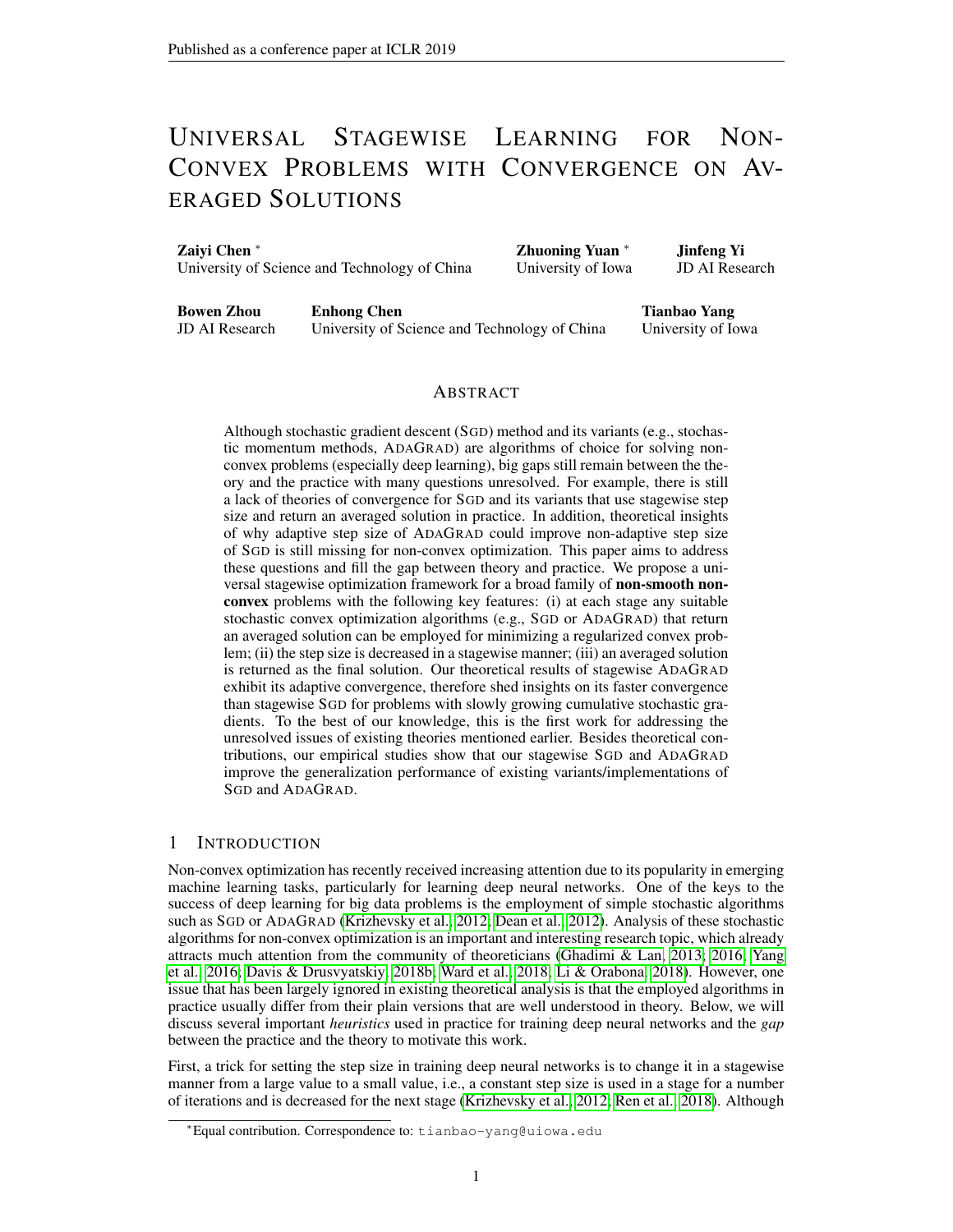- <span id="page-10-5"></span>Yangqing Jia, Evan Shelhamer, Jeff Donahue, Sergey Karayev, Jonathan Long, Ross Girshick, Sergio Guadarrama, and Trevor Darrell. Caffe: Convolutional architecture for fast feature embedding. *arXiv preprint arXiv:1408.5093*, 2014.
- <span id="page-10-9"></span>Diederik Kingma and Jimmy Ba. Adam: A method for stochastic optimization. *International Conference on Learning Representations*, 2015.
- <span id="page-10-7"></span>Alex Krizhevsky, Vinod Nair, and Geoffrey Hinton. Cifar-10 (canadian institute for advanced research).
- <span id="page-10-0"></span>Alex Krizhevsky, Ilya Sutskever, and Geoffrey E. Hinton. Imagenet classification with deep convolutional neural networks. In *Advances in Neural Information Processing Systems (NIPS)*, pp. 1106–1114, 2012.
- <span id="page-10-13"></span>Guanghui Lan and Yu Yang. Accelerated stochastic algorithms for nonconvex finite-sum and multiblock optimization. *CoRR*, abs/1805.05411, 2018.
- <span id="page-10-3"></span>Xiaoyu Li and Francesco Orabona. On the convergence of stochastic gradient descent with adaptive stepsizes. *CoRR*, abs/1805.08114, 2018.
- <span id="page-10-8"></span>Ilya Loshchilov and Frank Hutter. SGDR: stochastic gradient descent with restarts. In *ICLR*, volume abs/1608.03983, 2017.
- <span id="page-10-14"></span>Mahesh Chandra Mukkamala and Matthias Hein. Variants of RMSProp and Adagrad with logarithmic regret bounds. In Doina Precup and Yee Whye Teh (eds.), *Proceedings of the 34th International Conference on Machine Learning*, volume 70 of *Proceedings of Machine Learning Research*, pp. 2545–2553, International Convention Centre, Sydney, Australia, 06–11 Aug 2017. PMLR.
- <span id="page-10-15"></span>Hua Ouyang, Niao He, Long Tran, and Alexander Gray. Stochastic alternating direction method of multipliers. In *International Conference on Machine Learning*, pp. 80–88, 2013.
- <span id="page-10-6"></span>Adam Paszke, Sam Gross, Soumith Chintala, Gregory Chanan, Edward Yang, Zachary DeVito, Zeming Lin, Alban Desmaison, Luca Antiga, and Adam Lerer. Automatic differentiation in pytorch. 2017.
- <span id="page-10-10"></span>Sashank J Reddi, Satyen Kale, and Sanjiv Kumar. On the convergence of adam and beyond. In *International Conference on Learning Representations*, 2018.
- <span id="page-10-4"></span>Mengye Ren, Wenyuan Zeng, Bin Yang, and Raquel Urtasun. Learning to reweight examples for robust deep learning. *arXiv preprint arXiv:1803.09050*, 2018.
- <span id="page-10-12"></span>R. Tyrrell Rockafellar. Monotone operators and the proximal point algorithm. *SIAM Journal on Control and Optimization*, 14:877–898, 1976.
- <span id="page-10-19"></span>R.T. Rockafellar. *Convex Analysis*. Princeton mathematical series. Princeton University Press, 1970.
- <span id="page-10-17"></span>Ilya Sutskever, James Martens, George E. Dahl, and Geoffrey E. Hinton. On the importance of initialization and momentum in deep learning. In *Proceedings of the 30th International Conference on Machine Learning (ICML)*, pp. 1139–1147, 2013.
- <span id="page-10-16"></span>Taiji Suzuki. Dual averaging and proximal gradient descent for online alternating direction multiplier method. In *International Conference on Machine Learning*, pp. 392–400, 2013.
- <span id="page-10-2"></span>Rachel Ward, Xiaoxia Wu, and Leon Bottou. Adagrad stepsizes: Sharp convergence over nonconvex landscapes. *CoRR*, abs/1806.01811, 2018.
- <span id="page-10-18"></span>Ashia C. Wilson, Rebecca Roelofs, Mitchell Stern, Nati Srebro, and Benjamin Recht. The marginal value of adaptive gradient methods in machine learning. In *NIPS*, pp. 4151–4161, 2017.
- <span id="page-10-11"></span>Yi Xu, Qihang Lin, and Tianbao Yang. Stochastic convex optimization: Faster local growth implies faster global convergence. In *ICML*, pp. 3821 – 3830, 2017.
- <span id="page-10-1"></span>Tianbao Yang, Qihang Lin, and Zhe Li. Unified convergence analysis of stochastic momentum methods for convex and non-convex optimization. volume abs/1604.03257, 2016.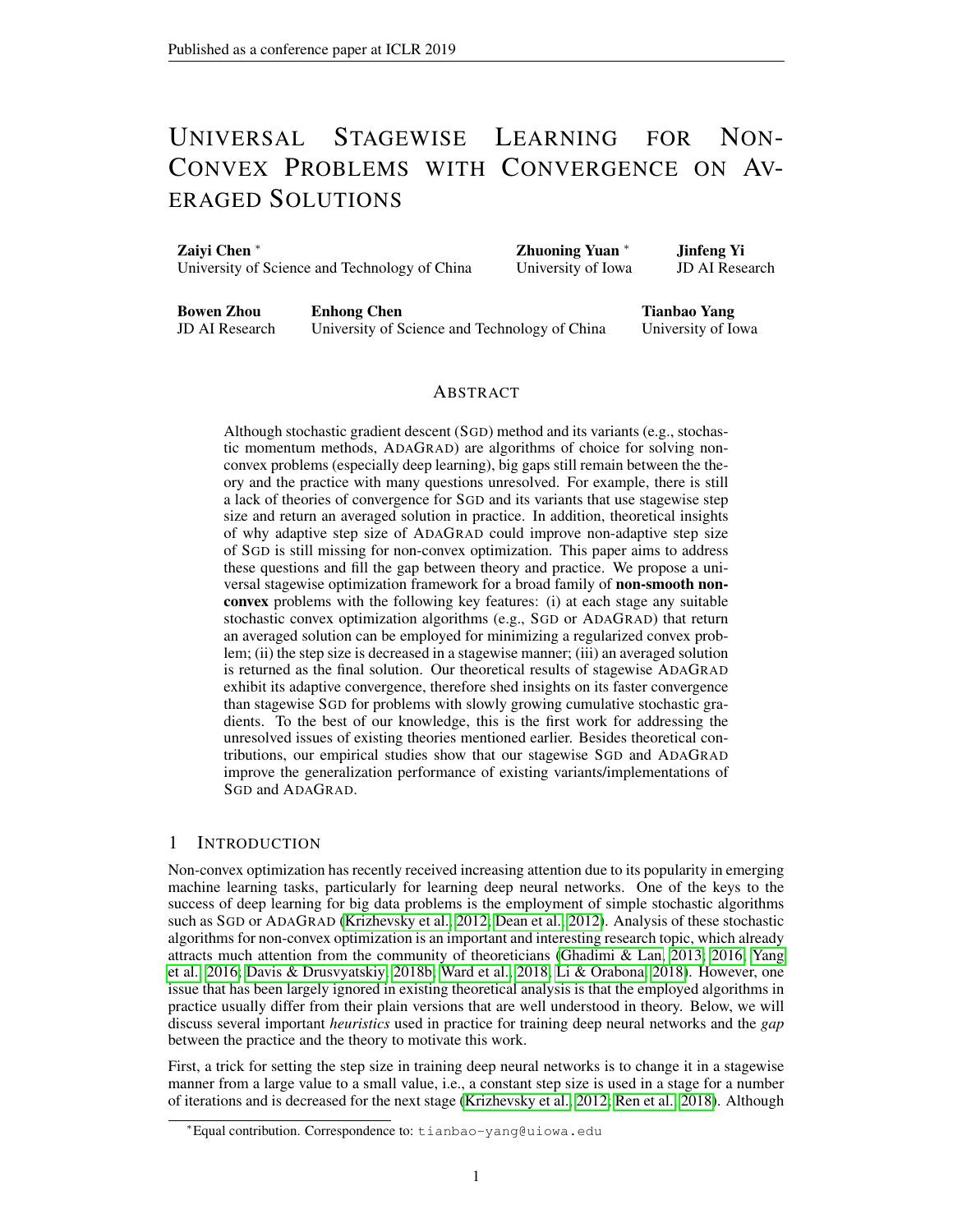<span id="page-11-1"></span>Martin Zinkevich. Online convex programming and generalized infinitesimal gradient ascent. In *ICML*, pp. 928–936, 2003.

<span id="page-11-0"></span>Fangyu Zou and Li Shen. On the convergence of adagrad with momentum for training deep neural networks. *CoRR*, abs/1808.03408, 2018.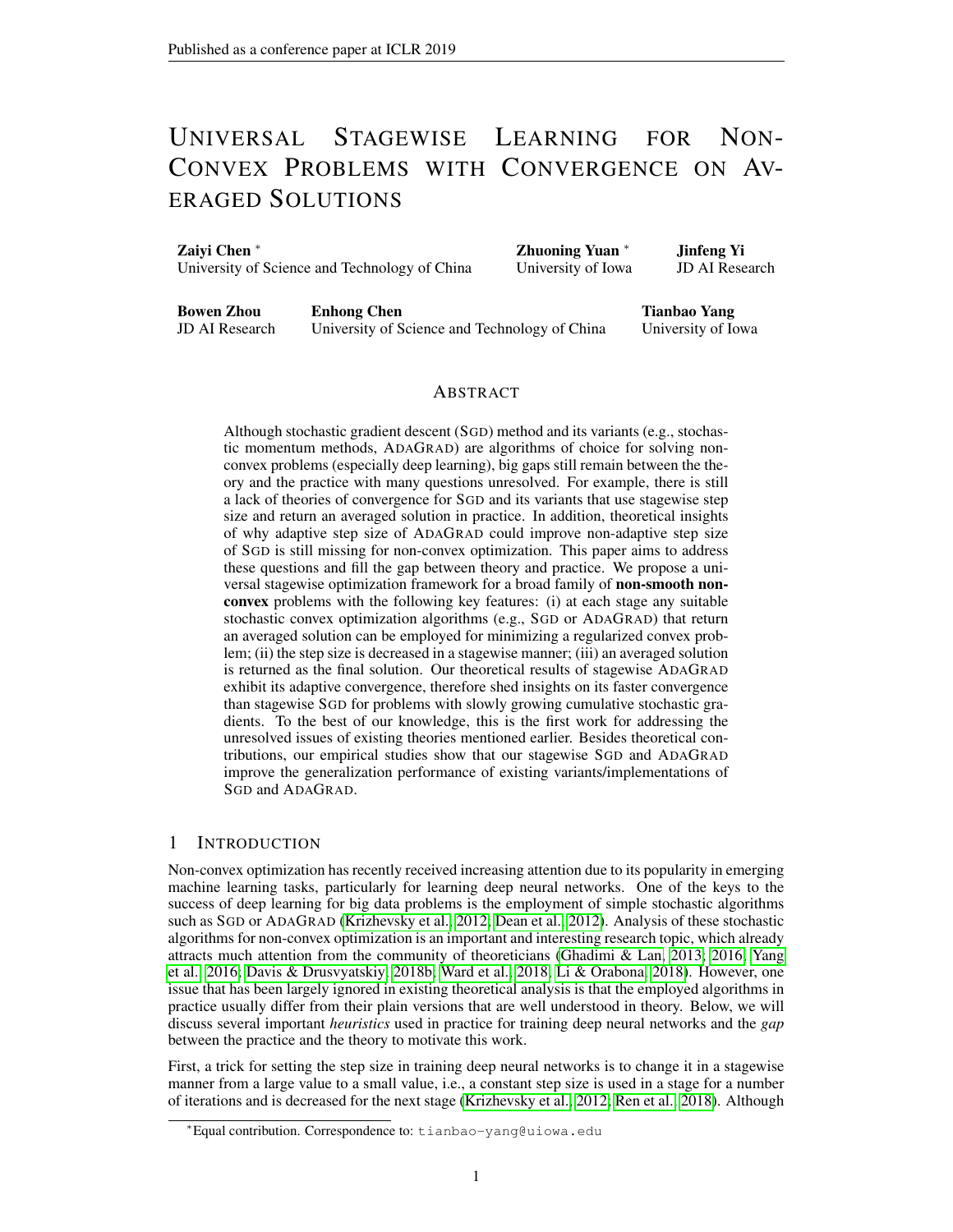Algorithm 3 SGD $(f(\mathbf{x}_0))$ :  $\overline{f}$ )

<span id="page-12-0"></span>for  $t = 0$ ; :::;  $T$  do Compute a stochastic subgradient  $\mathbf{g}_t$  for  $f(\mathbf{x}_t)$ .  $\mathbf{x}_{t+1} = [\mathbf{x}_t \quad \mathbf{g}_t]$ end for **Output:**  $\mathbf{k}_T = \begin{bmatrix} T \\ t=0 \end{bmatrix} \mathbf{x}_t = (T + 1)$ 

**Algorithm 4** Unified Stochastic Momentum Methods:  $SUM(f; x_0; f)$ 

<span id="page-12-1"></span>Set parameters:  $0$  and  $2(0, 1)$ . for  $t = 0$ ; :::;  $T$  do Compute a stochastic subgradient  $\mathbf{g}_t$  for  $f(\mathbf{x}_t)$ .  $y_{t+1} = x_t$  g<sub>t</sub>  $\oint_{t+1} f(t) = \mathbf{x}_t \quad \mathbf{g}_t$  $\mathbf{x}_{t+1} = \mathbf{y}_{t+1} + (\mathbf{\hat{y}}_{t+1} - \mathbf{\hat{y}}_t)$ <br>d for end for **Output:**  $\mathbf{k}_T = \begin{bmatrix} T \\ t=0 \end{bmatrix} \mathbf{x}_t = (T + 1)$ 

# A MORE EXPERIMENTAL RESULTS

In this section, we present more experimental results. Comparison of training and testing error in the two settings (w/o regularization) on the two data sets are plotted in Figure [2,](#page-13-0) [3,](#page-13-1) [4,](#page-14-0) [5.](#page-14-1) We also report the final testing error (after running 80k iterations) of different algorithms in the two settings on the two datasets in Table [1.](#page-13-2) For parameter tuning, the initial step sizes of all algorithms are tuned in  $f0.1; 0.3; 0.5; 0.7; 0.9g$ . The value of of stagewise algorithms is tuned in  $f1$ ; 10; 100; 500; 1000; 1500; 2000; 3000g. The initial value  $T_0$  for stagewise SGD, SHB, SNAG is tuned in  $f10; 100; 1k; 5k; 6k; 7k; 10k; 20kg$ , and that for stagewise ADAGRAD is tuned in f1; 10; 15; 20; 25; 50; 100g.

#### B PROOF OF THEOREM [1](#page-5-1)

*Proof.* Below, we use  $E_s$  to denote expectation over randomness in the s-th stage given all history before s-th stage. Define

<span id="page-12-3"></span><span id="page-12-2"></span>
$$
\mathbf{z}_s = \arg\min_{\mathbf{x} \in} f_s(\mathbf{x}) = \text{prox}_{(1, 0, 0)}(\mathbf{x}_{s-1})
$$
(8)

Then  $r \, (x_{s-1}) = -1(x_{s-1} \, z_s)$ . By applying the convergence bound of SA to  $f_s(x)$ , we have

$$
E_s[f_s(\mathbf{x}_s) \quad f_s(\mathbf{z}_s)] = \left| \frac{\gamma(s; T_s; \quad)k\mathbf{x}_{s-1} \quad \mathbf{z}_s k_2^2 + \gamma_2(s; T_{s-1}^{\prime}) (f_s(\mathbf{x}_{s-1}) \quad f_s(\mathbf{z}_s)) + \gamma_3(s; T_{s-1}^{\prime})}{\varepsilon_s} \right|
$$

It then follows that

$$
E_{S} \quad (\mathbf{x}_{S}) + \frac{1}{2} k \mathbf{x}_{S} \quad \mathbf{x}_{S-1} k^{2} \qquad f_{S}(\mathbf{z}_{S}) + E_{S} \quad f_{S}(\mathbf{x}_{S-1}) + E_{S} \tag{9}
$$

On the other hand, we have that

$$
kx_{s} \t x_{s-1}k^{2} = kx_{s} \t z_{s} + z_{s} \t x_{s-1}k^{2}
$$
  
=  $kx_{s} \t z_{s}k^{2} + kz_{s} \t x_{s-1}k^{2} + 2kz_{s} \t z_{s}z_{s} \t x_{s-1}i$   
(1  $_{s}^{-1}$ ) $kx_{s} \t z_{s}k^{2} + (1 \t s)kx_{s-1} \t z_{s}k^{2}$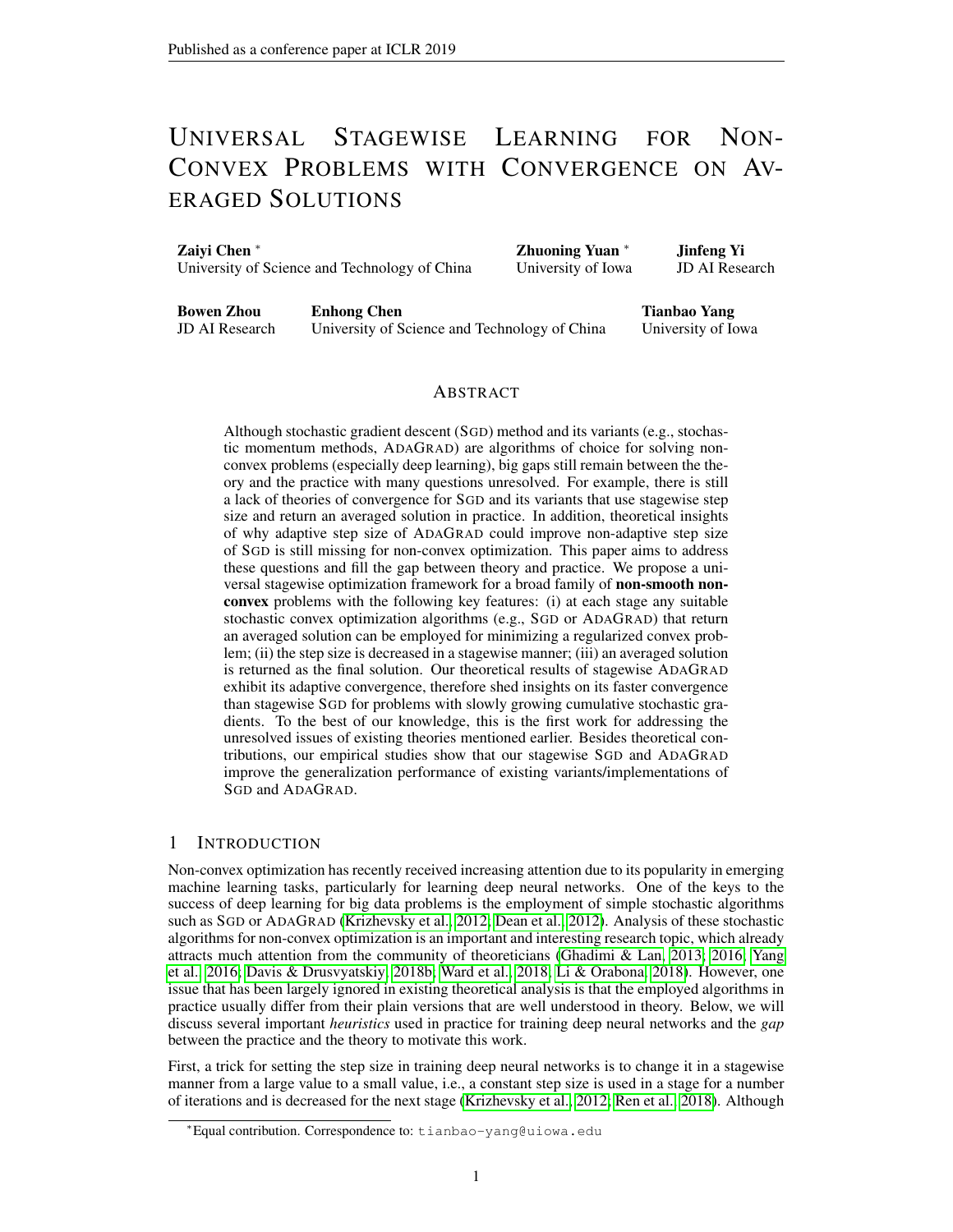|                     | $\sim$    |              |           |              |
|---------------------|-----------|--------------|-----------|--------------|
|                     |           | $CIFAR-10$   |           | $CIFAR-100$  |
| Algorithms          | with reg. | without reg. | with reg. | without reg. |
| SGD (theory)        | 16.25     | 19.18        | 43.51     | 45.78        |
| SGD (heuristic)     | 8.34      | 10.81        | 33.67     | 37.19        |
| Stagewise-SGD       | 8.34      | 9.01         | 32.25     | 34.95        |
| SHB (theory)        | 15.67     | 16.55        | 39.15     | 46.23        |
| SHB (heuristic)     | 8.58      | 10.28        | 33.30     | 37.56        |
| Stagewise-SHB       | 8.30      | 8.61         | 32.85     | 34.49        |
| SNAG (theory)       | 17.64     | 16.76        | 39.34     | 44.21        |
| SNAG (heuristic)    | 8.85      | 10.34        | 33.89     | 36.84        |
| Stagewise-SNAG      | 8.00      | 8.93         | 31.42     | 33.29        |
| AMSGrad             | 10.76     | 11.13        | 38.62     | 39.96        |
| AdaGrad (theory)    | 12.11     | 13.96        | 39.09     | 44.49        |
| AdaGrad (heuristic) | 10.71     | 13.80        | 37.04     | 41.06        |
| Stagewise-AdaGrad   | 9.09      | 9.51         | 33.95     | 34.62        |

<span id="page-13-2"></span>Table 1: Comparison of Final Testing Error (%) on CIFAR-10 and CIFAR-100 Datasets



Figure 2: Comparison of Training Error (Top) and Testing Error (bottom) on CIFAR-10 without Regularization.



Figure 3: Comparison of Training Error (Top) and Testing Error (bottom) on CIFAR-10 with Regularization. The regularization parameter is set 5e 4.

where the inequality follows from the Young's inequality with  $0 < s < 1$ . Combining the above inequality with [\(9\)](#page-12-2) we have that

$$
E_{s} \frac{(1-s)}{2}kx_{s-1} z_{s}k^{2} E_{s} (x_{s-1}) (x_{s}) + \frac{(-1-s)}{2}kx_{s} z_{s}k^{2} + E_{s}
$$
  
\n
$$
E_{s} (x_{s-1}) (x_{s}) + \frac{(-1-s)}{2}(f_{s}(x_{s}) f_{s}(z_{s})) + E_{s}
$$
  
\n
$$
E_{s} (x_{s-1}) (x_{s}) + \frac{-1}{(1-s)}E_{s} E_{s} (x_{s-1}) (x_{s})
$$
  
\n
$$
+ E_{s} \frac{-1}{(1-s)}f''_{1}(s; T_{s}; )kx_{s-1} z_{s}k^{2} + \frac{y_{2}}{2}(s; T_{s}; )(f_{s}(x_{s-1}) f_{s}(z_{s})) + \frac{y_{3}}{3}(s; T_{s}; )g
$$
  
\n
$$
14
$$
  
\n(10)

<span id="page-13-3"></span><span id="page-13-1"></span><span id="page-13-0"></span> $\boldsymbol{\dot{\mathit{c}}}$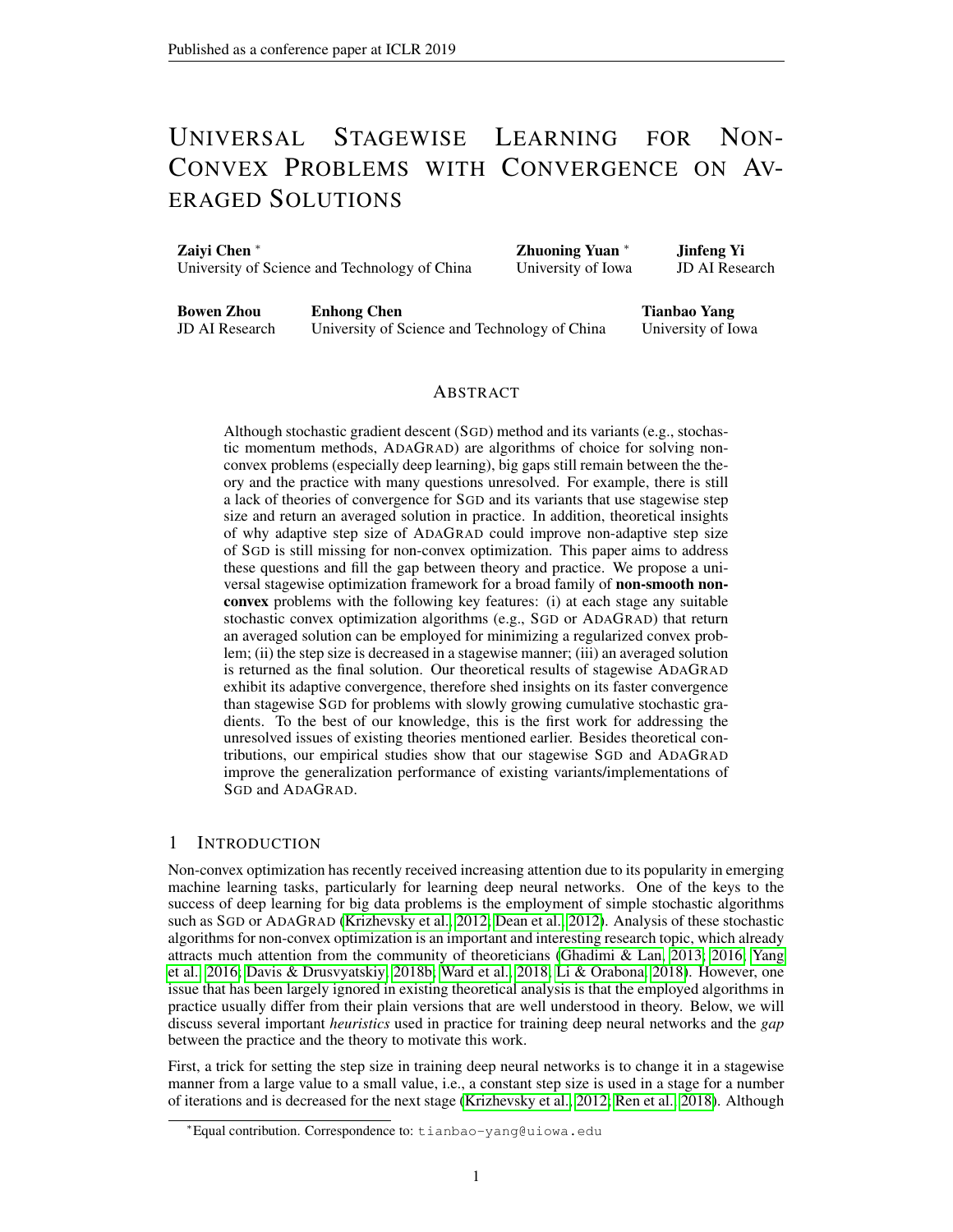

Figure 4: Comparison of Training Error (Top) and Testing Error (bottom) on CIFAR-100 without Regularization.

<span id="page-14-0"></span>

Figure 5: Comparison of Training Error (Top) and Testing Error (bottom) on CIFAR-100 with Regularization. The regularization parameter is set 5e 4.

<span id="page-14-1"></span>

Figure 6: Comparison of different stagewise algorithms in terms of Training Error and Testing Error on CIFAR-10 (top) and CIFAR-100 (bottom) with regularization. The regularization parameter is set 5e 4.

where the second inequality uses the strong convexity of  $f_s(\mathbf{x})$ , whose strong convexity parameter is  $^{-1}$ . Next, we bound  $f_s(\mathbf{x}_{s-1})$   $f_s(\mathbf{z}_s)$  given that  $\mathbf{x}_{s-1}$  is fixed. According to the definition  $-1$ . Next, we bound  $f_s(\mathbf{x}_{s-1})$   $f_s(\mathbf{z}_s)$  given that  $\mathbf{x}_{s-1}$  is fixed. According to the definition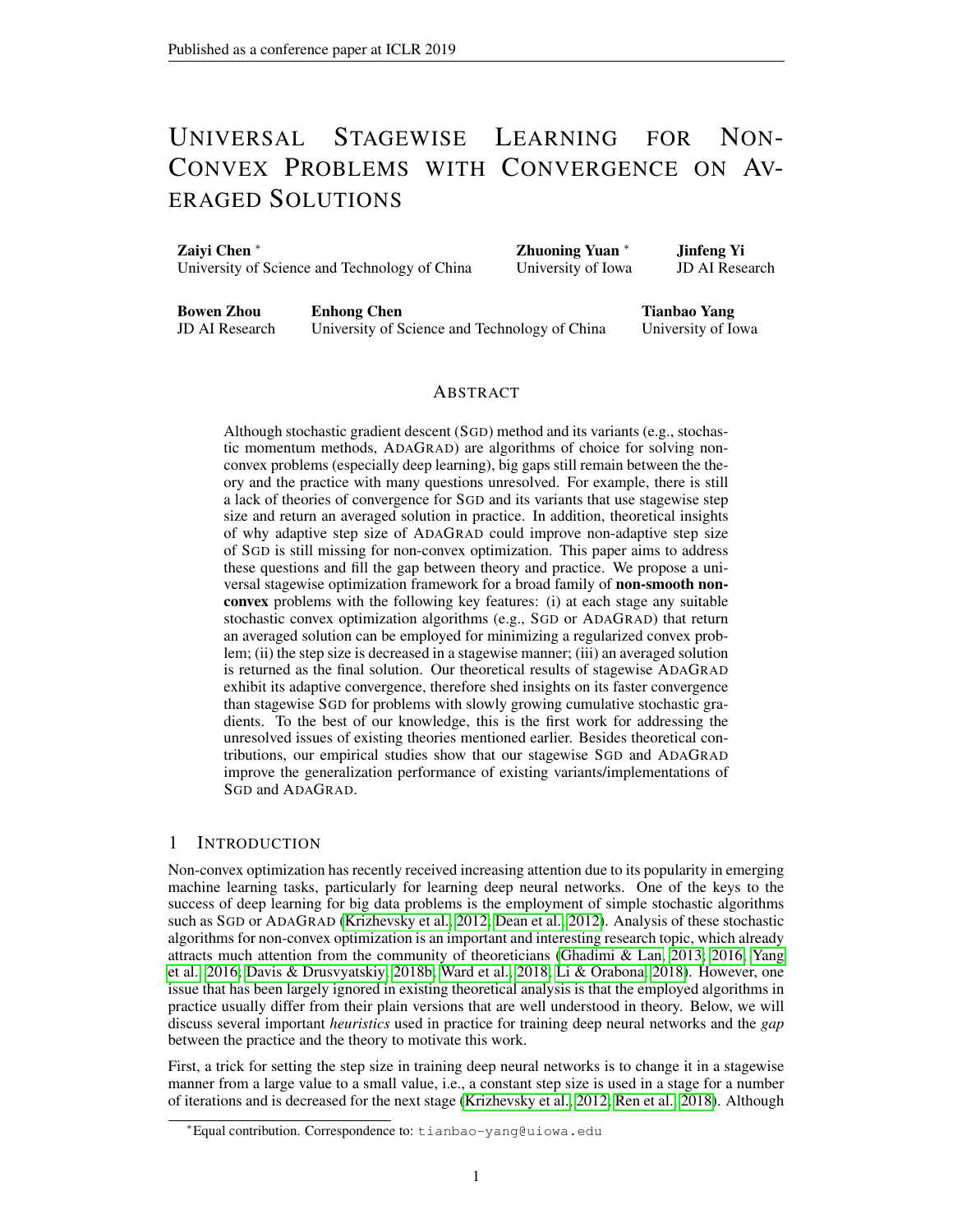of  $f_s($ ), we have

$$
f_{s}(\mathbf{x}_{s-1}) \t f_{s}(\mathbf{z}_{s}) = (\mathbf{x}_{s-1}) \t (\mathbf{z}_{s}) \t \frac{1}{2} k \mathbf{z}_{s} \t \mathbf{x}_{s-1} k^{2}
$$
  
\n
$$
= (\mathbf{x}_{s-1}) \t (\mathbf{x}_{s}) + (\mathbf{x}_{s}) \t (\mathbf{z}_{s}) \t \frac{1}{2} k \mathbf{z}_{s} \t \mathbf{x}_{s-1} k^{2}
$$
  
\n
$$
= [ (\mathbf{x}_{s-1}) \t (\mathbf{x}_{s})] + f_{s}(\mathbf{x}_{s}) \t f_{s}(\mathbf{z}_{s}) + \frac{1}{2} k \mathbf{z}_{s} \t \mathbf{x}_{s-1} k^{2} \t \frac{1}{2} k \mathbf{x}_{s} \t \mathbf{x}_{s-1} k^{2} \t \frac{1}{2} k \mathbf{z}_{s} \t \mathbf{x}_{s-1} k^{2}
$$
  
\n
$$
[ (\mathbf{x}_{s-1}) \t (\mathbf{x}_{s})] + [f_{s}(\mathbf{x}_{s}) \t f_{s}(\mathbf{z}_{s})] :
$$

Taking expectation over randomness in the s-th stage on both sides, we have

$$
f_s(\mathbf{x}_{s-1})
$$
  $f_s(\mathbf{z}_s)$   $E_s[(\mathbf{x}_{s-1})$   $(\mathbf{x}_s)] + E_s[f_s(\mathbf{x}_s)$   $f_s(\mathbf{z}_s)]$   
\n $E[(\mathbf{x}_{s-1})$   $(\mathbf{x}_s)] + {\bf 1}({\bf s}; T_s; )k\mathbf{x}_{s-1}$   $\mathbf{z}_s k_2^2 + {\bf 2}({\bf s}; T_s; ) (f_s(\mathbf{x}_{s-1})$   $f_s(\mathbf{z}_s)) + {\bf 2}({\bf s}; T_s; ).\nThus,$ 

(1 "2( <sup>s</sup>; Ts; -))(fs(xs−1) fs(zs)) E[ (xs−1) (xs)] + "1( <sup>s</sup>; Ts; -)kxs−<sup>1</sup> zsk 2 <sup>2</sup> + "3( <sup>s</sup>; Ts; -): Assuming that "2( <sup>s</sup>; Ts; -) 1=2, we have

$$
\int_{2}^{\infty} \left( \int_{S} \overline{f}_{S}(x_{S-1}) - f_{S}(\mathbf{z}_{S}) \right) \mathbf{E}_{S} \left( \mathbf{x}_{S-1} \right) \quad (\mathbf{x}_{S}) + \int_{1}^{\infty} \left( \int_{S} \overline{f}_{S}(x_{S-1}) - \mathbf{z}_{S} \right) \mathbf{x}_{S-1} \quad \mathbf{z}_{S} \mathbf{x}_{2}^{2} + \int_{3}^{\infty} \left( \int_{S} \overline{f}_{S}(x_{S-1}) \right) \mathbf{x}_{S-1}
$$
 Plugging this upper bound into (10), we have

Plugging this upper bound into 
$$
(10)
$$
, we have

$$
E_{s} \frac{(1 \quad s)}{2} k x_{s-1} \quad z_{s} k^{2} \qquad E_{s} \quad (x_{s-1}) \qquad (x_{s})
$$
  
+ 
$$
E_{s} \frac{s^{-1}}{(1 \quad 1)} f 2''_{1} (s_{s} ; T_{s}; ) k x_{s-1} \quad z_{s} k^{2} + (x_{s-1}) \qquad (x_{s}) + 2''_{3} (s_{s} ; T_{s}; )g \qquad (11)
$$

By setting  $s = 1=2$ ;  $s = 1=(2)$  and assuming "1 ( $s$ ;  $T_s$ ; ) 1=(48), we have

$$
E_s \frac{1}{8} k \mathbf{x}_{s-1} \mathbf{z}_s k^2
$$
  $4E_s (\mathbf{x}_{s-1}) (\mathbf{x}_s) + 6 \mathbf{x}_3 (\mathbf{x}_s; T_s; )g$ 

Define  $W_S = S$ . Multiplying both sides by  $W_S$ , we have that

$$
w_s \text{ } E_s[kr \quad (\mathbf{x}_{s-1})k^2] \quad E_s \ 32w_s \quad s + 48''_3(\quad s; T_s; \quad)w_s
$$

By summing over  $s = 1$ ; :::: ;  $S + 1$ , we have

$$
\begin{array}{lll}\n\mathbf{\hat{x}}^{+1} & w_{s}\mathbb{E}[k\mathbf{\hat{r}} \quad (\mathbf{x}_{s-1})k^{2}] & \mathbb{E}\n\end{array}\n\quad\n\begin{array}{lll}\n& \mathbf{32} & \mathbf{\hat{x}}^{+1} & w_{s} & s + \frac{48}{3} & \mathbf{\hat{x}}^{+1} & w_{s} \mathbf{\hat{y}}_{s} \quad \mathbf{\hat{y}} \quad \mathbf{\hat{z}}_{s} \quad \mathbf{\hat{y}}_{s} \\
& \mathbf{s}^{-1} & \mathbf{s}^{-1}\n\end{array}
$$

Taking the expectation w.r.t.  $2 f0$ ; :::; Sg, we have that

$$
E[kr \quad (\mathbf{x})k^{2}] \quad E \quad \frac{32 \sum_{\substack{p=s-1 \ s=1 \ s=1}}^{p} w_{s} \quad s}{\sum_{s=1}^{s+1} w_{s}} + \frac{48 \sum_{s=1}^{p} \sum_{\substack{p>s \ s=1 \ s=1 \ s=1}}^{q} w_{s} \quad (s; T_{s}; \quad)}
$$

For the first term on the R.H.S, we have that

$$
\begin{aligned}\n\mathbf{\hat{x}}^{+1} & w_{S} & s = \n\begin{cases}\n\mathbf{\hat{x}}^{+1} & w_{S} \quad (\mathbf{x}_{S-1}) \\
\mathbf{x}_{S-1} & \mathbf{x}_{S-1} \quad (\mathbf{x}_{S-1}) \\
\mathbf{x}_{S-1} & \mathbf{x}_{S-1} \quad (\mathbf{x}_{S-1})\n\end{cases} \\
& = \n\begin{cases}\nw_{S} & v_{S+1} \quad (\mathbf{x}_{S+1}) + \n\begin{cases}\n\mathbf{\hat{x}}^{+1} & \mathbf{x}_{S-1} \\
\mathbf{x}_{S+1} & \mathbf{x}_{S-1} \quad (\mathbf{x}_{S-1})\n\end{cases} \\
& = \n\begin{cases}\nw_{S} & w_{S-1} \quad (\mathbf{x}_{S-1}) + \n\begin{cases}\n(w_{S} & w_{S-1}) \quad (\mathbf{x}_{S-1}) \\
\mathbf{x}_{S-1} & \mathbf{x}_{S-1}\n\end{cases}\n\end{cases} \\
& = \n\begin{cases}\nw_{S} & w_{S-1} \quad (\mathbf{x}_{S-1}) + \n\begin{cases}\n(w_{S} & w_{S-1}) + \n\begin{cases}\n(w_{S} & w_{S-1}) + \n\end{cases} \\
& = \n\begin{cases}\nw_{S} & w_{S-1} \quad (\mathbf{x}_{S-1}) + \n\end{cases} \\
& = \n\begin{cases}\nw_{S} & w_{S-1} \quad (\mathbf{x}_{S-1}) + \n\begin{cases}\n(w_{S} & w_{S-1}) + \n\end{cases} \\
& = \n\begin{cases}\nw_{S} & w_{S-1} \quad (\mathbf{x}_{S-1}) + \n\end{cases} \\
& = \n\begin{cases}\nw_{S} & w_{S-1} \quad (\mathbf{x}_{S-1}) + \n\begin{cases}\n(w_{S} & w_{S-1}) + \n\end{cases} \\
& = \n\begin{cases}\nw_{S} & w_{S-1} \quad (\mathbf{x}_{S-1}) + \n\end{cases} \\
& = \n\begin{cases}\nw_{S} & w_{S-1} \quad (\mathbf{x}_{S-1}) + \n\end{cases} \\
& = \n\begin{cases}\nw_{
$$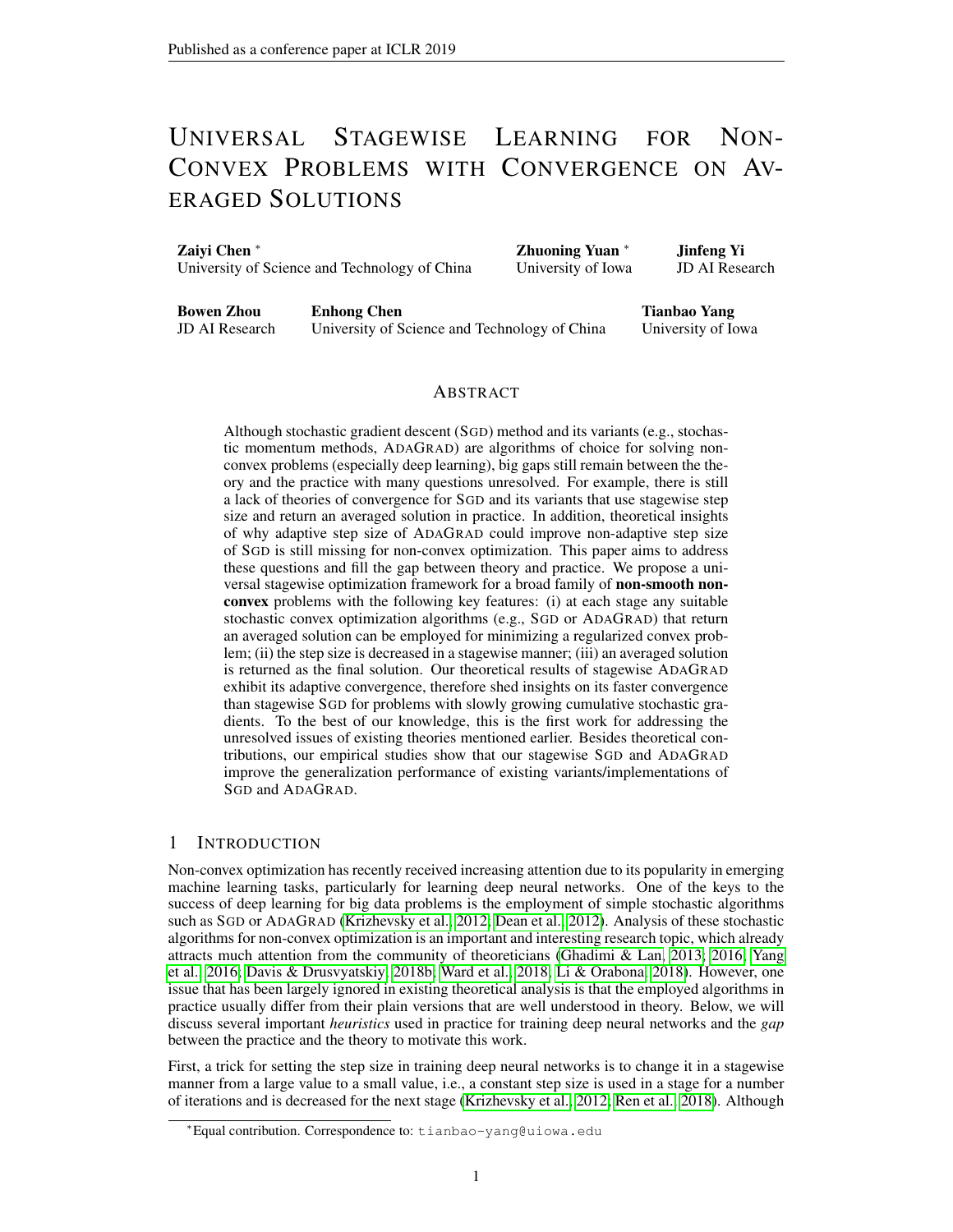Then,

$$
E[kr \quad (\mathbf{x})k^{2}] \quad \frac{32}{P} \frac{w_{S+1}}{s+1} + \frac{48 \frac{P}{s+1} \frac{S+1}{S+1} w_{S}''^{2}(s; T_{S'}))}{s+1} \frac{S+1}{s+1} \frac{w_{S}}{w_{S}}
$$

The standard calculus tells that

$$
\begin{array}{ccc}\n\bigtimes & 1 & S & S \\
S & 0 & X & dx = \frac{1}{1} & S^{-1} \\
\bigtimes & S^{-1} & S S^{-1} = S \quad \text{if} & S^{-1} \\
\bigtimes & S^{-1} & S S^{-1} = S^{-1} & S^{-1} \\
\bigtimes & S^{-1} & S^{-1} & X^{-1} dx = \frac{S}{1} & S^{-1} \\
\bigtimes & S^{-1} & 0 & S^{-1} & 0\n\end{array}
$$

Combining these facts and the assumption  $\int_3^2(s, 7s)$  c=s, we have that

$$
E[kr \quad (\mathbf{x})k^{2}] \geq \frac{32 ( +1) }{(S+1) } + \frac{48c( +1) }{(S+1) } \qquad 1
$$
  
 
$$
\geq \frac{32 ( +1) }{(S+1) } + \frac{48c( +1) }{(S+1) } \qquad 0 < 1
$$

In order to have  $E[kr \quad (\mathbf{x})k^2]$  <sup>2</sup>, we can set  $S = O(1 - 2)$ . The total number of iterations is

$$
\begin{array}{ccc}\n\bigtimes & \times & \\
\pi_s & 12 & s & 6 & S(S+1) = O(1 = 4) \\
s=1 & & & \\
\end{array}
$$

# C PROOF OF THEOREM [2](#page-6-3)

*Proof.* The proof is almost a duplicate to that of Theorem [1.](#page-5-1) Define  $w_s = s$ . We apply Lemma [1](#page-5-4) to each call of SGD in stagewise SGD,

$$
E[f_S(\mathbf{x}_S) \quad f_S(\mathbf{z}_S)] \quad \frac{k\mathbf{z}_S \quad \mathbf{x}_{S-1}k^2}{\left|\frac{2}{\mathcal{L}_S}f_S\right|\left|\frac{2}{\mathcal{L}_S}\right|} + \frac{s\hat{G}^2}{2};
$$

where  $\hat{G}^2$  is the upper bound of  $E[kg(\mathbf{x})] + -1(\mathbf{x} - \mathbf{x}_{s-1})k^2]$ , which exists and can be set to  $2G^2 + 2^{-2}D^2$  due to the Assumption [1-](#page-4-0)(ii) and the bounded assumption of the domain. Then following the same analysis as that in the proof of Theorem [1,](#page-5-1) we have

$$
E_{s} \frac{(1-s)}{2} kx_{s-1} \t z_{s}k^{2} \t E_{s} (x_{s-1}) \t (x_{s}) + \frac{(\frac{-1}{s} 1)}{2} kx_{s} \t z_{s}k^{2} + E_{s}
$$
  
\n
$$
E (x_{s-1}) (x_{s}) + \frac{(\frac{-1}{s} 1)}{(\frac{-1}{s})} (f_{s}(x_{s}) f_{s}(z_{s})) + E_{s}
$$
  
\n
$$
E (x_{s-1}) (x_{s}) + \frac{\frac{-1}{s}}{(1 - \frac{1}{s})} E_{s}
$$
(12)

Combining the above inequalities, we have that

(1 <sup>s</sup>) 2 ( −1 <sup>s</sup> ) (1 ) <sup>s</sup>T<sup>s</sup> Es[kr (xs−1)k 2 ] E<sup>s</sup> 2<sup>s</sup> + ( −1 <sup>s</sup> ) <sup>s</sup>G^<sup>2</sup> (1 )

Multiplying both sides by  $W<sub>S</sub>$ , we have that

$$
w_{s} \quad (1 \qquad s) \qquad \frac{2(-1)}{(1 \qquad) \ \ s} \frac{1}{s} \quad E_{s}[kr \quad (\mathbf{x}_{s-1})k^{2}] \qquad E_{s} \quad 2w_{s} \quad s + \frac{(-1)}{(1 \qquad)} \ w_{s} \quad s\frac{\hat{G}^{2}}{(1 \qquad)}
$$

By setting  $s = 1=2$  and  $s = 1=(2)$ ,  $T_{s,s} = 12$ , we have

$$
\frac{1}{4}w_{s} \mathbf{E}_{s}[kr \quad (\mathbf{x}_{s-1})k^{2}] \quad \mathbf{E}_{s}[2w_{s} \quad s+3w_{s} \quad s\hat{G}^{2}]
$$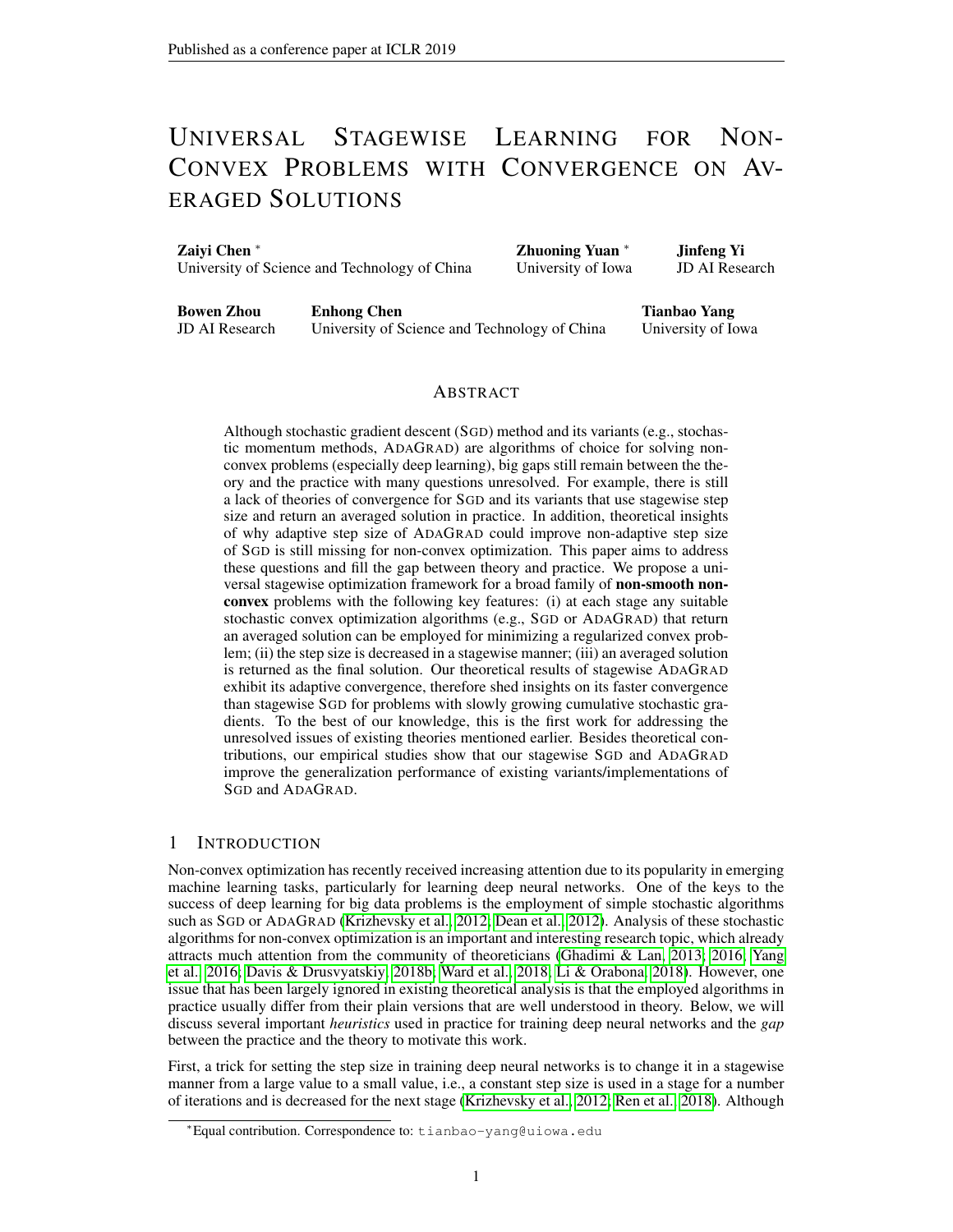By summing over s = 1; : : : ; S + 1, we have

$$
\begin{array}{ccc}\n\mathbf{\hat{x}}^{+1} & \mathbf{\hat{x}}^{+1} & \mathbf{\hat{x}}^{+1} \\
w_{s}E[k\tau & (\mathbf{x}_{s-1})k^{2}] & E & 16 & w_{s} & s+24 & w_{s} & s\hat{G}^{2} \\
s=1 & & s=1 & s=1\n\end{array}
$$

Taking the expectation w.r.t.  $2 f0$ ; :::; Sg, we have that

$$
E[kr \quad (\mathbf{x})k^{2}] \quad E \quad \frac{16 \quad \xrightarrow{S+1} \, W_{S} \quad s}{\sum_{s=1}^{S+1} \, W_{S}} + \frac{24 \quad \xrightarrow{S+1} \, W_{S} \quad s\hat{G}^{2}}{\sum_{s=1}^{S+1} \, W_{S}}
$$

By similar analysis, we have that

$$
E\left[kr \quad (\mathbf{x})k^2\right] \ge \frac{16 \quad (+1)}{5+1} + \frac{24 \quad 6 \quad 6^2 (+1)}{5+1} \qquad 1
$$
\n
$$
\ge \frac{16 \quad (+1)}{5+1} + \frac{24 \quad 6 \quad 6^2 (+1)}{5+1} \quad 0 < 1
$$

In order to have  $E[kr \quad (\mathbf{x})k^2]$  <sup>2</sup>, we can set  $S = O(1 - 2)$ . The total number of iterations is

$$
\begin{array}{lll}\n\mathcal{L} & \mathcal{L} \\
\mathcal{T}_s & 12 & s & 6 & S(S+1) = O(1 = 4) \\
s=1 & & \text{ s = 1}\n\end{array}
$$

 $\Box$ 

### D PROOF OF THEOREM [4](#page-7-1)

We need the following lemma for the convergence bound of stochastic momentum methods for a strongly convex problem, whose proof is postponed to Section [F.](#page-19-0)

<span id="page-17-0"></span>**Lemma 3.** For Algorithm [4,](#page-12-1) assume  $f(x) = (x) + \frac{1}{2}kx$   $x_0k^2$  is a *-strongly convex function*,  $\mathbf{g}_t = \mathbf{g}(\mathbf{x}_t; ) + \frac{1}{2}(\mathbf{x}_t - \mathbf{x}_0)$  where  $\mathbf{g}(\mathbf{x}; ) \geq e_F(\mathbf{x}_t)$  such that  $\mathsf{E}[\mathsf{k}\mathbf{g}(\mathbf{x}; )\mathsf{k}^2]$   $G^2$ , and  $(1)$   $(2)$  =  $(8 + 4)$ *, then we have that* 

$$
\frac{E[f(\mathbf{\hat{x}}_T) - f(\mathbf{x}_*)]}{2(f+1)} + \frac{(f(\mathbf{x}_0) - f(\mathbf{x}_*))}{(1 - ((f+1))} + \frac{2G^2(2 + 1)}{1} + \frac{4 + 4}{(1 -)} -2k\mathbf{x}_0 - \mathbf{x}_*k^2
$$
 (13)  
where  $\mathbf{\hat{x}}_T = \begin{bmatrix} P_T \\ P_{t=0} & \mathbf{x}_t = (1 + T) \text{ and } \mathbf{x}_* \end{bmatrix}$  and  $\mathbf{x}_* \geq \arg\min_{\mathbf{x} \in \mathbb{R}^d} f(\mathbf{x})$ .

Remark: It is notable that in the above result, we do not use the bounded domain assumption since we consider  $=$   $\mathbb{R}^d$  for the unified momentum methods in this subsection. The key to get rid of bounded domain assumption is by exploring the strong convexity of  $f(\mathbf{x}) = (\mathbf{x}) + \frac{1}{2}k\mathbf{x} - \mathbf{x}_0k^2$ .

*Proof.* of Theorem [4](#page-7-1) According to the definition of  $z_s$  in [\(8\)](#page-12-3) and Lemma [3,](#page-17-0) we have that

$$
E_{s} (x_{s}) + \frac{1}{2}kx_{s} x_{s-1}k^{2}
$$
\n
$$
f_{s}(z_{s}) + \frac{(f_{s}(x_{s-1}) f_{s}(z_{s}))}{(1)(T_{s}+1)} + \frac{(1)kx_{s-1} z_{s}k^{2}}{2 s(T_{s}+1)} + \frac{2 sG^{2}(2 + 1)}{1} + \frac{1}{24}kx_{s-1} z_{s}k^{2}
$$
\n
$$
(x_{s-1}) + E_{s};
$$

where the last inequality uses the value of  $s = (1)$  =(96s( + 1))  $(1)$  =(96( + 1)), which also satisfies the condition in Lemma [3](#page-17-0) by noting that  $= -1$  = 1=(2). Similar to the proof of Theorem [1,](#page-5-1) we have

<span id="page-17-1"></span>
$$
\frac{(1-s)}{2}k\mathbf{x}_{s-1} \quad \mathbf{z}_{s}k^{2} \quad \mathsf{E}_{s}[\ (\mathbf{x}_{s-1}) \quad (\mathbf{x}_{s})] + \frac{s^{1}}{(1)} E_{s} \tag{14}
$$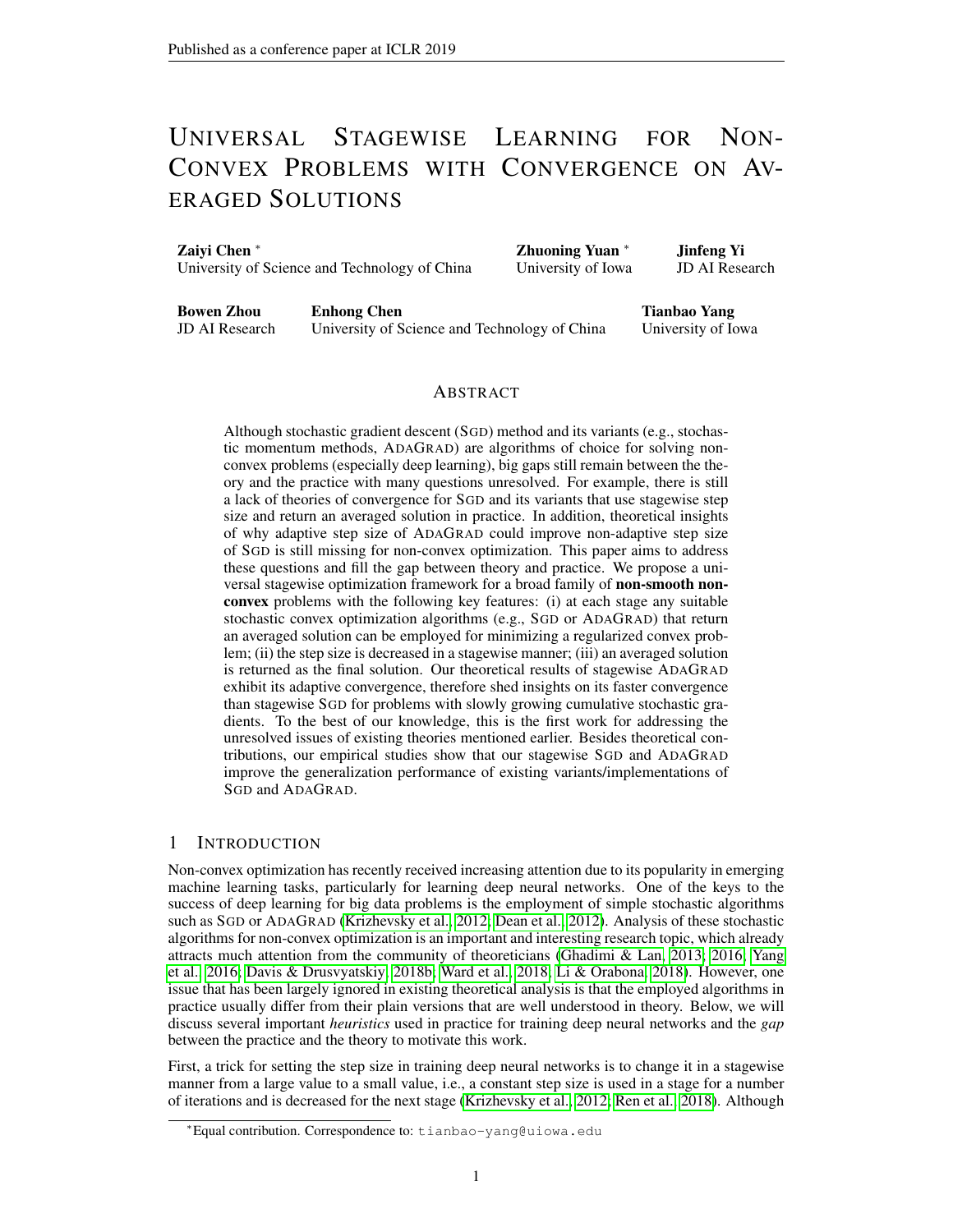Plugging the expression of  $E_s$  and rearranging above inequality, we have that

$$
(1 \quad s) \quad \frac{2(-1)}{(1 \quad s)(T_s+1)} \quad \frac{s^{-1}}{(1 \quad s)(T_s+1)} \quad (1 \quad s) \quad (1 \quad s) \quad (1 \quad s) \quad (1 \quad s) \quad (1 \quad s) \quad (1 \quad s) \quad (1 \quad s) \quad (1 \quad s) \quad (1 \quad s) \quad (1 \quad s) \quad (1 \quad s) \quad (1 \quad s) \quad (1 \quad s) \quad (1 \quad s) \quad (1 \quad s) \quad (1 \quad s) \quad (1 \quad s) \quad (1 \quad s) \quad (1 \quad s) \quad (1 \quad s) \quad (1 \quad s) \quad (1 \quad s) \quad (1 \quad s) \quad (1 \quad s) \quad (1 \quad s) \quad (1 \quad s) \quad (1 \quad s) \quad (1 \quad s) \quad (1 \quad s) \quad (1 \quad s) \quad (1 \quad s) \quad (1 \quad s) \quad (1 \quad s) \quad (1 \quad s) \quad (1 \quad s) \quad (1 \quad s) \quad (1 \quad s) \quad (1 \quad s) \quad (1 \quad s) \quad (1 \quad s) \quad (1 \quad s) \quad (1 \quad s) \quad (1 \quad s) \quad (1 \quad s) \quad (1 \quad s) \quad (1 \quad s) \quad (1 \quad s) \quad (1 \quad s) \quad (1 \quad s) \quad (1 \quad s) \quad (1 \quad s) \quad (1 \quad s) \quad (1 \quad s) \quad (1 \quad s) \quad (1 \quad s) \quad (1 \quad s) \quad (1 \quad s) \quad (1 \quad s) \quad (1 \quad s) \quad (1 \quad s) \quad (1 \quad s) \quad (1 \quad s) \quad (1 \quad s) \quad (1 \quad s) \quad (1 \quad s) \quad (1 \quad s) \quad (1 \quad s) \quad (1 \quad s) \quad (1 \quad s) \quad (1 \quad s) \quad (1 \quad s) \quad (1 \quad s) \quad (1 \quad s) \quad (1 \quad s) \quad (1 \quad s) \quad (1 \quad s) \quad (1 \quad s) \quad (1 \quad s) \quad (1 \quad s) \quad (1 \quad s) \quad (1 \quad s) \quad (1 \quad s) \quad (1 \quad s) \quad (1 \quad s) \quad (1 \quad s) \quad (1 \quad s) \quad (1 \quad s) \quad (1 \quad s) \quad (1 \quad s) \quad (
$$

The definition of  $f_s$  gives that

$$
f_{S}(\mathbf{x}_{S-1}) \quad f_{S}(\mathbf{z}_{S}) = (\mathbf{x}_{S-1}) \quad (\mathbf{z}_{S}) \quad \frac{1}{2} k \mathbf{z}_{S} \quad \mathbf{x}_{S-1} k^{2}
$$

On the other hand, the -weakly convexity of gives that

$$
(\mathbf{z}_s) \qquad (\mathbf{x}_{s-1}) + h\mathbf{g}(\mathbf{x}_{s-1}) / \mathbf{z}_s \quad \mathbf{x}_{s-1} / \quad \frac{1}{2} k \mathbf{z}_s \quad \mathbf{x}_{s-1} k^2 /
$$

where  $g(x_{s-1}) \supseteq e_f(x_{s-1})$ . Combing these two inequalities we have that

$$
f_S(\mathbf{x}_{S-1}) \quad f_S(\mathbf{z}_S) \quad \log(\mathbf{x}_{S-1}) : \mathbf{x}_{S-1} \quad \mathbf{z}_S i \quad \frac{1}{2} k \mathbf{z}_S \quad \mathbf{x}_{S-1} k^2
$$

$$
\frac{G^2}{2} + \frac{1}{2} k \mathbf{z}_S \quad \mathbf{x}_{S-1} k^2 = \frac{G^2}{2}
$$

where the second inequality follows from Jensen's inequality for  $k \times$  and Young's inequality. Combining above inequalities and multiplying both side by  $W<sub>S</sub>$ , we have that

$$
w_{s} \quad (1 \quad s) \quad \frac{2\left(\begin{array}{c} -1 \\ s\end{array}\right)\left(1\right)}{\left(1\right)\left(1\right)\left(1\right)} \quad \frac{-1}{\left(1\right)\left(1\right)} \quad \frac{1}{24} \quad k\Gamma \quad (\mathbf{x}_{s-1})k^{2}
$$
\n
$$
2w_{s}E_{s}[s] + \frac{2w_{s}(\begin{array}{c} -1 \\ s\end{array})}{\left(1\right)} \quad \frac{G^{2}}{2\left(1\right)\left(1/5+1\right)} + \frac{2sG^{2}(2s+1)}{1} \quad (15)
$$

By setting  $s = 1=2$ ,  $s(T_s + 1)$  24(1), we have that

$$
\frac{w_s}{4}kr \quad (\mathbf{x}_{s-1})k^2 \quad 2w_s E_s[s] + \frac{w_s}{4(1 - \gamma^2)} + \frac{12w_s}{1 - \gamma^2} \frac{sG^2(2 + 1)}{1}
$$

Summing over  $s = 1$ ; :::;  $S + 1$  and rearranging, we have

$$
\begin{array}{ll}\n\mathfrak{K}^{+1} & w_{s}k\mathfrak{c} & (\mathbf{x}_{s-1})k^{2} = \mathsf{E} & \frac{\mathfrak{K}^{+1}8}{s-1} \mathfrak{b} & s + \frac{w_{s} \cdot sG^{2}(-18(2s+1)(1s))}{(1 \cdot 2^{2s})} \\
\mathfrak{c} & = 1 & \mathfrak{c} & \frac{\mathfrak{K}^{+1}8}{(1 \cdot 2^{2s})^{2}} \\
\mathfrak{c} & = \mathfrak{c} & \frac{\mathfrak{K}^{+1}8}{(1 \cdot 2^{2s})^{2}} \\
\mathfrak{K}^{+1} & = \mathfrak{K} & \frac{\mathfrak{K}^{+1}8}{(1 \cdot 2^{2s})^{2}} \\
\mathfrak{K}^{+1} & = \mathfrak{K} & \frac{\mathfrak{K}^{+1}8}{(1 \cdot 2^{2s})^{2}} \\
& = \mathfrak{K} & \frac{\mathfrak{K}^{+1}8}{(1 \cdot 2^{2s})^{2}} \\
& = \mathfrak{K} & \frac{\mathfrak{K}^{+1}8}{(1 \cdot 2^{2s})^{2}} \\
& = \mathfrak{K} & \frac{\mathfrak{K}^{+1}8}{(1 \cdot 2^{2s})^{2}} \\
& = \mathfrak{K} & \frac{\mathfrak{K}^{+1}8}{(1 \cdot 2^{2s})^{2}} \\
& = \mathfrak{K} & \frac{\mathfrak{K}^{+1}8}{(1 \cdot 2^{2s})^{2}} \\
& = \mathfrak{K} & \frac{\mathfrak{K}^{+1}8}{(1 \cdot 2^{2s})^{2}} \\
& = \mathfrak{K} & \frac{\mathfrak{K}^{+1}8}{(1 \cdot 2^{2s})^{2}} \\
& = \mathfrak{K} & \frac{\mathfrak{K}^{+1}8}{(1 \cdot 2^{2s})^{2}} \\
& = \mathfrak{K} & \frac{\mathfrak{K}^{+1}8}{(1 \cdot 2^{2s})^{2}} \\
& = \mathfrak{K} & \frac{\mathfrak{K}^{+1}8}{(1 \cdot 2^{2s})^{
$$

Following similar analysis as in the proof of Theorem [2,](#page-6-3) we can finish the proof.

 $\Box$ 

## E PROOF OF THEOREM [3](#page-6-0)

*Proof.* Applying Lemma [2](#page-6-4) with  $T_s$   $M_s$  max  $f \frac{\hat{G} + \max_i ||g_{1:T_s,i}^s||}{2c}$ ;  $C \bigcup_{i=1}^d kg_{1:T_s,i}^s kg M_s > 0$ , and the fact that  $(\mathbf{x}_{s-1})$   $(\mathbf{z}_s) + \frac{1}{2}k\mathbf{x}_{s-1}$   $\mathbf{z}_s k^2$  in sth stage, we have that

$$
E_s \quad (\mathbf{x}_s) + \frac{1}{2s} k \mathbf{x}_s \quad \mathbf{x}_{s-1} k^2 \qquad f_s(\mathbf{z}_s) + \frac{c}{\left|\frac{M_s}{s} s \right|} k \mathbf{x}_{s-1} \quad \mathbf{z}_s k^2 + \frac{s}{\left|\frac{M_s}{s} s \right|}
$$
\n
$$
(\mathbf{x}_s) + E_s
$$

According to [\(14\)](#page-17-1), we have that

$$
\frac{(1-s)}{2}E_{s}[kx_{s-1} \t z_{s}k^{2}] \t (x_{s-1}) \t (x_{s}) + \frac{(-1)}{2}kx_{s} \t z_{s}k^{2} + E_{s}
$$
  

$$
(x_{s-1}) \t (x_{s}) + \frac{-1}{(1)} \frac{C}{M_{s}}kx_{s-1} \t z_{s}k^{2} + \frac{s}{M_{s}C}
$$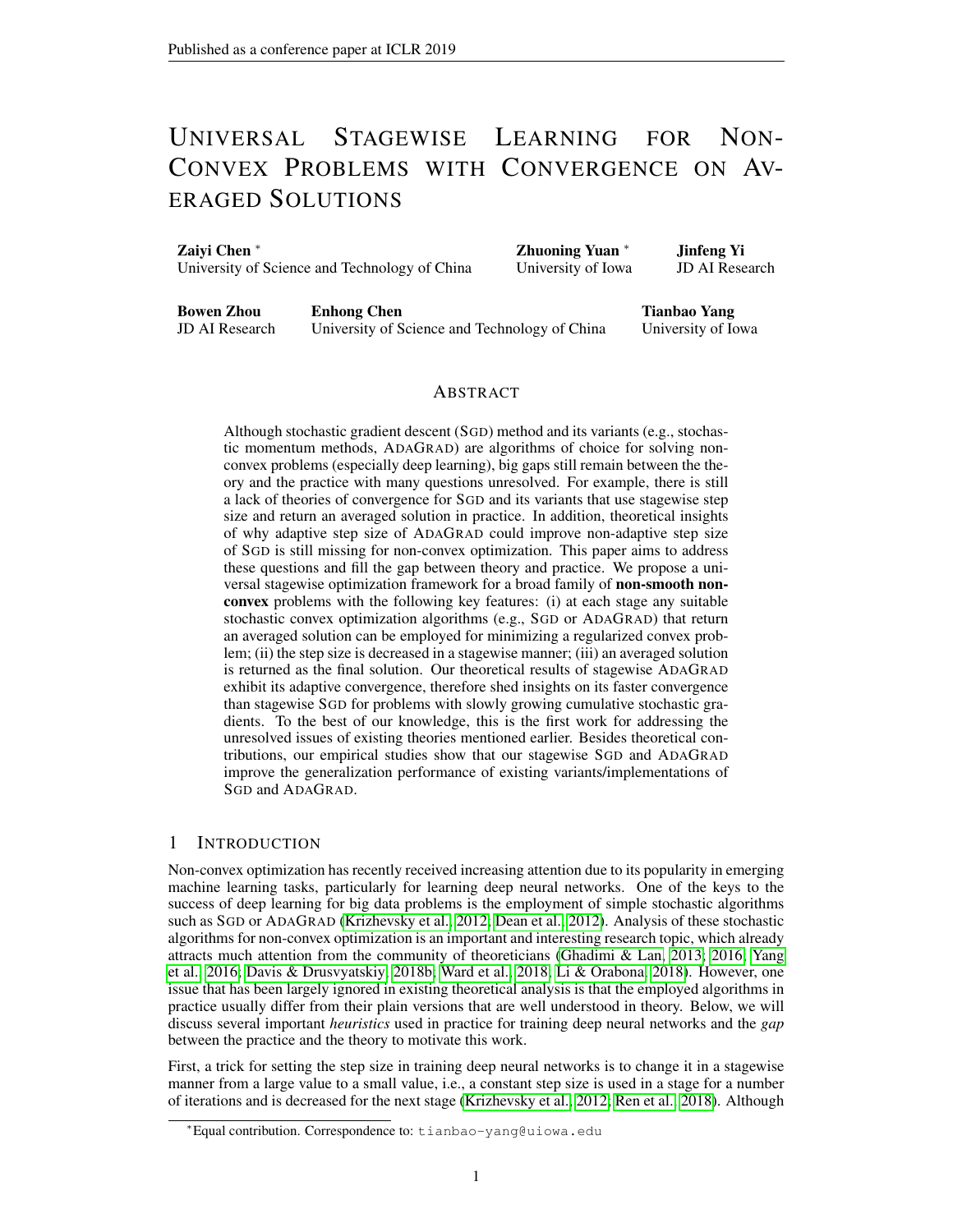Rearranging above inequality then multiplying both side by  $W<sub>S</sub>$ , we have that

$$
w_{s} (1 s) \frac{2^{2}c(\frac{-1}{s})}{(1+1)M_{s} s} k\tau (x_{s-1})k^{2}
$$

$$
2w_{s}E_{s}[s] + \frac{2w_{s} s(\frac{-1}{s})}{cM_{s}(1+1)}
$$

By using  $M_{s,s}$  24 c and summing over  $s = 1$ ; :::;  $S + 1$ , we have that

$$
\begin{array}{ccc}\n\mathbf{\hat{x}}^{+1} & w_{s}k\mathbf{\hat{r}} & (\mathbf{x}_{s-1})k^{2} & \mathbf{E} & \frac{\mathbf{\hat{x}}^{+1}}{s-1} \frac{8w_{s}}{s} \frac{s}{c^{2}} + \frac{w_{s} \frac{2}{s}}{c^{2} \cdot 2}\n\end{array}
$$

By the definition of in the theorem, taking expectation of  $k\tau$  (x ) $k^2$  w.r.t. 2 f0;:::; Sg we have that

$$
E[kr \quad (\mathbf{x})k^2] = E \frac{8}{s+1} \frac{8k^3}{s+1} \frac{W_s}{w_i} + \frac{2}{c^2} \frac{k^4}{s+1} \frac{S^{-1}}{s+1} \frac{S^{-1}}{w_i}
$$

$$
\frac{8}{(S+1)} + \frac{2}{c^2} \frac{2(S+1)}{2(S+1)} \frac{1}{(S+1)}.
$$

where  $|(-\langle 1 \rangle \text{ is } 1 \text{ if } \langle 1 \rangle \text{ and } 0 \text{ otherwise.}$ 

 $\Box$ 

# <span id="page-19-0"></span>F PROOF OF LEMMA [3](#page-17-0)

*Proof.* Following the analysis in [Yang et al.](#page-10-1) [\(2016\)](#page-10-1), we directly have the following inequality,

$$
E[kx_{k+1} + p_{k+1} \quad x_*k^2] =
$$
  
=  $E[kx_k + p_k \quad x_*k^2]$   $\frac{2}{1} - E[(x_k \quad x_*)^\top \text{erf}(x_k)]$   $\frac{2}{(1 - )^2}E[(x_k \quad x_{k-1})^\top \text{erf}(x_k)]$   
 $\frac{2}{(1 - )^2}E[g_{k-1}^\top \text{erf}(x_k)] + \frac{2}{1 - }E[ig_kk^2]$ 

We also note that

$$
f(\mathbf{x}_{k}) \quad f(\mathbf{x}_{*}) \quad (\mathbf{x}_{k} \quad \mathbf{x}_{*})^{\top} \mathcal{Q} f(\mathbf{x}_{k}) \quad \frac{1}{2} k \mathbf{x}_{k} \quad \mathbf{x}_{*} k^{2}
$$
\n
$$
f(\mathbf{x}_{k}) \quad f(\mathbf{x}_{k-1}) \quad (\mathbf{x}_{k} \quad \mathbf{x}_{k-1})^{\top} \mathcal{Q} f(\mathbf{x}_{k}) \quad \frac{1}{2} k \mathbf{x}_{k} \quad \mathbf{x}_{k-1} k^{2}
$$
\n
$$
E[\mathbf{g}_{k-1}^{\top} \mathcal{Q} f(\mathbf{x}_{k})] \quad \frac{E[k(\mathbf{g}_{k-1}k^{2} + k \mathcal{Q} f(\mathbf{x}_{k})k^{2}]}{2} \quad \frac{1}{2} k \mathbf{x}_{k-1} \quad \mathbf{x}_{0} k^{2} + \frac{1}{2} k \mathbf{x}_{k} \quad \mathbf{x}_{0} k^{2} + 2G^{2}
$$
\n
$$
E_{k}[k(\mathbf{g}_{k}k^{2}] \quad \frac{2}{2} k \mathbf{x}_{k} \quad \mathbf{x}_{0} k^{2} + 2G^{2}
$$

where the first two inequalities are due to the strong convexity of  $f()$  and the last three inequalities are due to the boundness assumption. Thus

$$
E[kx_{k+1} + p_{k+1} \quad xk^2] \quad E[kx_k + p_k \quad xk^2] \quad \frac{2}{1} - E[(f(x_k) \quad f(x))]
$$

$$
\frac{2}{(1 - )^2} E[(f(x_k) \quad f(x_{k-1}))] + \frac{2}{1} \quad (2 + 1)4G^2
$$

$$
\frac{2}{1 - kx_k} \quad x_k k^2 \quad \frac{2}{(1 - )^2} kx_k \quad x_{k-1} k^2
$$

$$
+ \frac{2}{(1 - )^2} \frac{2}{-2} kx_{k-1} \quad x_0 k^2 + \frac{2}{(1 - )^2} \frac{2}{-2} kx_k \quad x_0 k^2
$$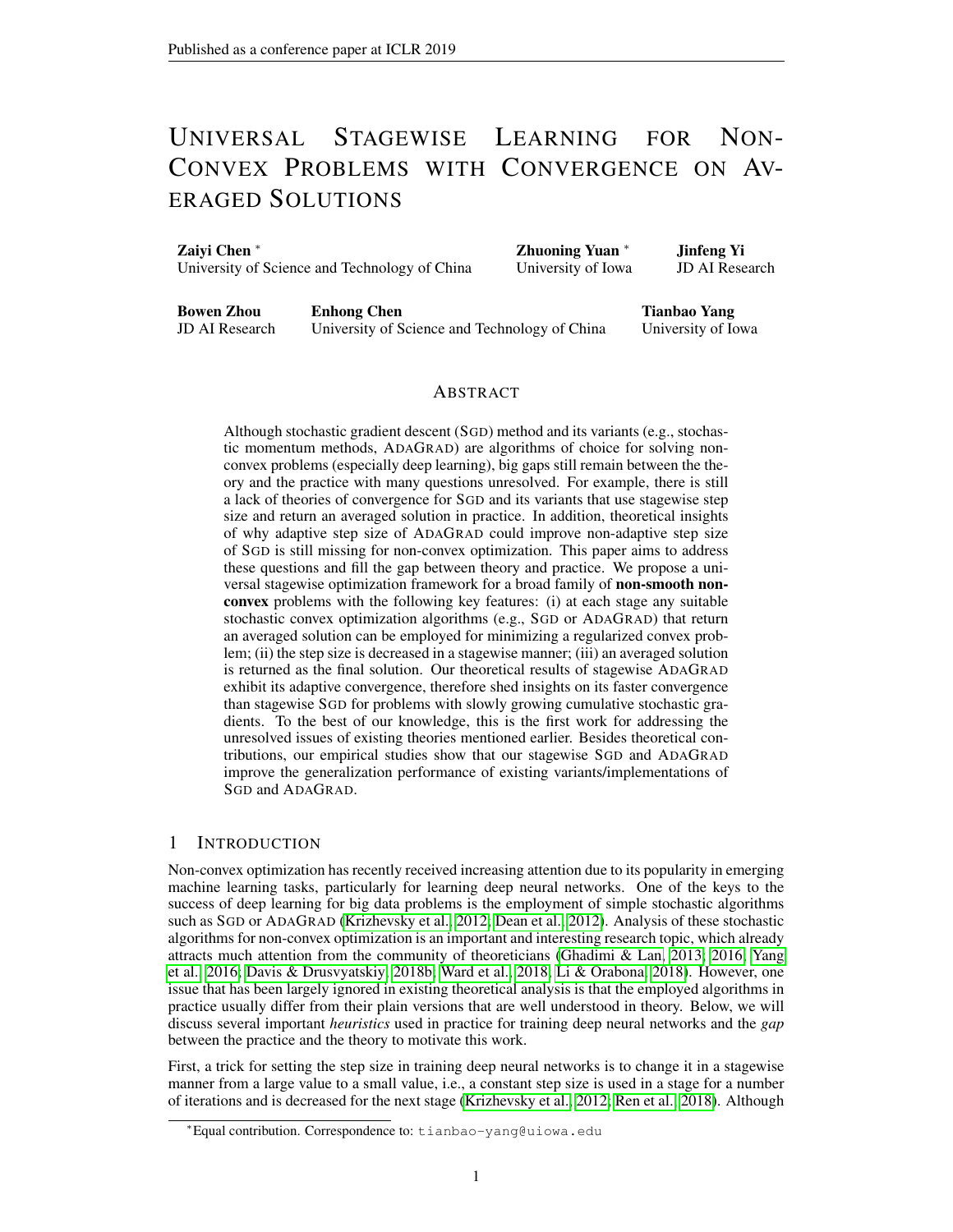By summarizing the above inequality over  $k = 0$ ; :::; T, we have

$$
\frac{2}{1} \qquad \qquad \mathbf{E} \qquad \qquad [\mathbf{f}(\mathbf{x}_{k}) \quad \mathbf{f}(\mathbf{x}_{k})) \qquad \mathbf{E}[k\mathbf{x}_{0} \quad \mathbf{x}_{k}k^{2}] + \frac{2}{(1 - 3)^{2}} \mathbf{E}[\mathbf{f}(\mathbf{x}_{0}) \quad \mathbf{f}(\mathbf{x}_{k})] \\
+ \qquad \qquad + \qquad \frac{2}{1 - 3} (2 + 1) 4 G^{2} (T + 1) \\
\qquad \qquad \frac{1}{1 - k_{0}} \qquad \qquad k\mathbf{x}_{k} \qquad \mathbf{x}_{k}k^{2} + \frac{4}{(1 - 3)^{2}} \frac{2}{2} \qquad \qquad k\mathbf{x}_{k-1} \qquad \mathbf{x}_{k}k^{2} + \frac{4}{(1 - 3)^{2}} \frac{2}{2} \qquad \qquad k\mathbf{x}_{k} \qquad \mathbf{x}_{k}k^{2} \\
+ \frac{4}{(1 - 3)^{2}} \frac{4}{2} (T + 1) k\mathbf{x}_{0} \qquad \mathbf{x}_{k}k^{2}
$$

When  $(1)$   $(2)$  =  $(8 + 4)$ , we have

$$
E (f(\mathbf{x}_{T}) f(\mathbf{x}_{*})) = \frac{(1) k \mathbf{x}_{0} \mathbf{x}_{*} k^{2}}{2 (T + 1)} + \frac{f(\mathbf{x}_{0}) f(\mathbf{x}_{*})}{T + 1} + \frac{1}{T} (2 + 1) 2G^{2} + \frac{4 + 4}{(1)} - 2 k \mathbf{x}_{0} \mathbf{x}_{*} k^{2}
$$

 $\Box$ 

# G PROOF OF LEMMA [2](#page-6-4)

The proof is almost a duplicate of the proof of Proposition 1 in [Chen et al.](#page-9-7) [\(2018b\)](#page-9-7). For completeness, we present a proof here.

*Proof.* Let  $_0(\mathbf{x}) \equiv 0$  and  $k\mathbf{x}k_H =$ p  $\mathbf{x}^{\top}H\mathbf{x}$ . First, we can see that  $t+1(\mathbf{x})$  t(x) for any t 0. Define  $t = \int_{0}^{t} t^2 \cdot d\mathbf{g}_t$  and  $= (\mathscr{E}F(\mathbf{x}_t) - \mathbf{g}_t)^T(\mathbf{x}_t - \mathbf{x})$ . Let  $\int_{0}^{*} t^2 \cdot d\mathbf{g}_t$  be defined by

$$
{}_{t}^{*}(g) = \sup_{\mathbf{x} \in} g^{\top} \mathbf{x} \quad \frac{1}{t} \quad t(\mathbf{x})
$$

Taking the summation of objective gap in all iterations, we have

$$
\begin{array}{ll}\n\mathbf{X} & \mathbf{X} & \mathbf{X} \\
\mathbf{f}(\mathbf{x}_t) & \mathbf{f}(\mathbf{x})) & \mathbf{F}(\mathbf{x}_t)^\top(\mathbf{x}_t) & \mathbf{X} & \mathbf{F} \\
\mathbf{f}(\mathbf{x}_t) & \mathbf{f}(\mathbf{x}_t) & \mathbf{F}(\mathbf{x}_t) & \mathbf{F}(\mathbf{x}_t) & \mathbf{F}(\mathbf{x}_t) & \mathbf{F}(\mathbf{x}_t) \\
\mathbf{f}(\mathbf{x}_t) & \mathbf{F}(\mathbf{x}_t) & \mathbf{F}(\mathbf{x}_t) & \mathbf{F}(\mathbf{x}_t) & \mathbf{F}(\mathbf{x}_t) & \mathbf{F}(\mathbf{x}_t) & \mathbf{F}(\mathbf{x}_t) \\
\mathbf{F}(\mathbf{x}_t) & \mathbf{F}(\mathbf{x}_t) & \mathbf{F}(\mathbf{x}_t) & \mathbf{F}(\mathbf{x}_t) & \mathbf{F}(\mathbf{x}_t) & \mathbf{F}(\mathbf{x}_t) & \mathbf{F}(\mathbf{x}_t) \\
\mathbf{F}(\mathbf{x}_t) & \mathbf{F}(\mathbf{x}_t) & \mathbf{F}(\mathbf{x}_t) & \mathbf{F}(\mathbf{x}_t) & \mathbf{F}(\mathbf{x}_t) & \mathbf{F}(\mathbf{x}_t) & \mathbf{F}(\mathbf{x}_t) \\
\mathbf{F}(\mathbf{x}_t) & \mathbf{F}(\mathbf{x}_t) & \mathbf{F}(\mathbf{x}_t) & \mathbf{F}(\mathbf{x}_t) & \mathbf{F}(\mathbf{x}_t) & \mathbf{F}(\mathbf{x}_t) & \mathbf{F}(\mathbf{x}_t) \\
\mathbf{F}(\mathbf{x}_t) & \mathbf{F}(\mathbf{x}_t) & \mathbf{F}(\mathbf{x}_t) & \mathbf{F}(\mathbf{x}_t) & \mathbf{F}(\mathbf{x}_t) & \mathbf{F}(\mathbf{x}_t) & \mathbf{F}(\mathbf{x}_t) & \mathbf{F}(\mathbf{x}_t) & \mathbf{F}(\mathbf{x}_t) & \mathbf{F}(\mathbf{x}_t) & \mathbf{F}(\mathbf{x}_t) & \mathbf{F}(\mathbf{x}_t) & \mathbf{F}(\mathbf{x}_t) & \mathbf{F}(\mathbf{x
$$

Note that

$$
\begin{aligned}\n^*_{\mathcal{T}}(\tau) &= \begin{array}{c} \mathcal{K} \\ \mathbf{g}_t^\top \mathbf{x}_{\mathcal{T}+1} & \frac{1}{\tau} (\mathbf{x}_{\mathcal{T}+1}) \end{array} \begin{array}{c} \mathcal{K} \\ \mathbf{g}_t^\top \mathbf{x}_{\mathcal{T}+1} & \frac{1}{\tau} \\ \mathbf{g}_t^\top \mathbf{x}_{\mathcal{T}+1} & \frac{1}{\tau} \\ \mathbf{g}_t^\top \mathbf{x}_{\mathcal{T}+1} & \frac{1}{\tau} \\ \mathbf{g}_t^\top \mathbf{x}_{\mathcal{T}+1} & \frac{1}{\tau} \end{array} \\
\text{sup} \quad \frac{1}{\tau} \mathbf{x} \begin{array}{c} \frac{1}{\tau} \\ \mathbf{g}_t^\top \mathbf{x}_{\mathcal{T}+1} & \frac{1}{\tau} \\ \mathbf{g}_t^\top \mathbf{g}_{\mathcal{T}} & \frac{1}{\tau} \end{array} \\
^*_{\mathcal{T}+1}(\tau_{-1}) \quad \mathbf{g}_t^\top \mathbf{g}_{\mathcal{T}} \begin{array}{c} \mathbf{g}_t^\top \mathbf{g}_{\mathcal{T}+1} & \frac{1}{\tau} \end{array} \\
^*_{\mathcal{T}+1}(\tau_{-1}) \quad \mathbf{g}_t^\top \mathbf{g}_{\mathcal{T}} \begin{array}{c} \mathbf{g}_t^\top \mathbf{g}_{\mathcal{T}+1} & \frac{1}{\tau} \end{array} \\
^*_{\mathcal{T}+1}(\tau_{-1}) \quad \mathbf{g}_t^\top \mathbf{g}_{\mathcal{T}} \begin{array}{c} \mathbf{g}_t^\top \mathbf{g}_{\mathcal{T}+1} & \frac{1}{\tau} \end{array} \\
^*_{\mathcal{T}+1}(\tau_{-1}) \quad \mathbf{g}_t^\top \mathbf{g}_{\mathcal{T}} \begin{array}{c} \mathbf{g}_t^\top \mathbf{g}_{\mathcal{T}+1} & \frac{1}{\tau} \end{array} \\
^*_{\mathcal{T}+1}(\tau_{-1}) \quad \mathbf{g}_t^\top \mathbf{g}_{\mathcal{T}} \begin{array}{c} \mathbf{g}_t^\top \mathbf{g}_{\mathcal{T}+1
$$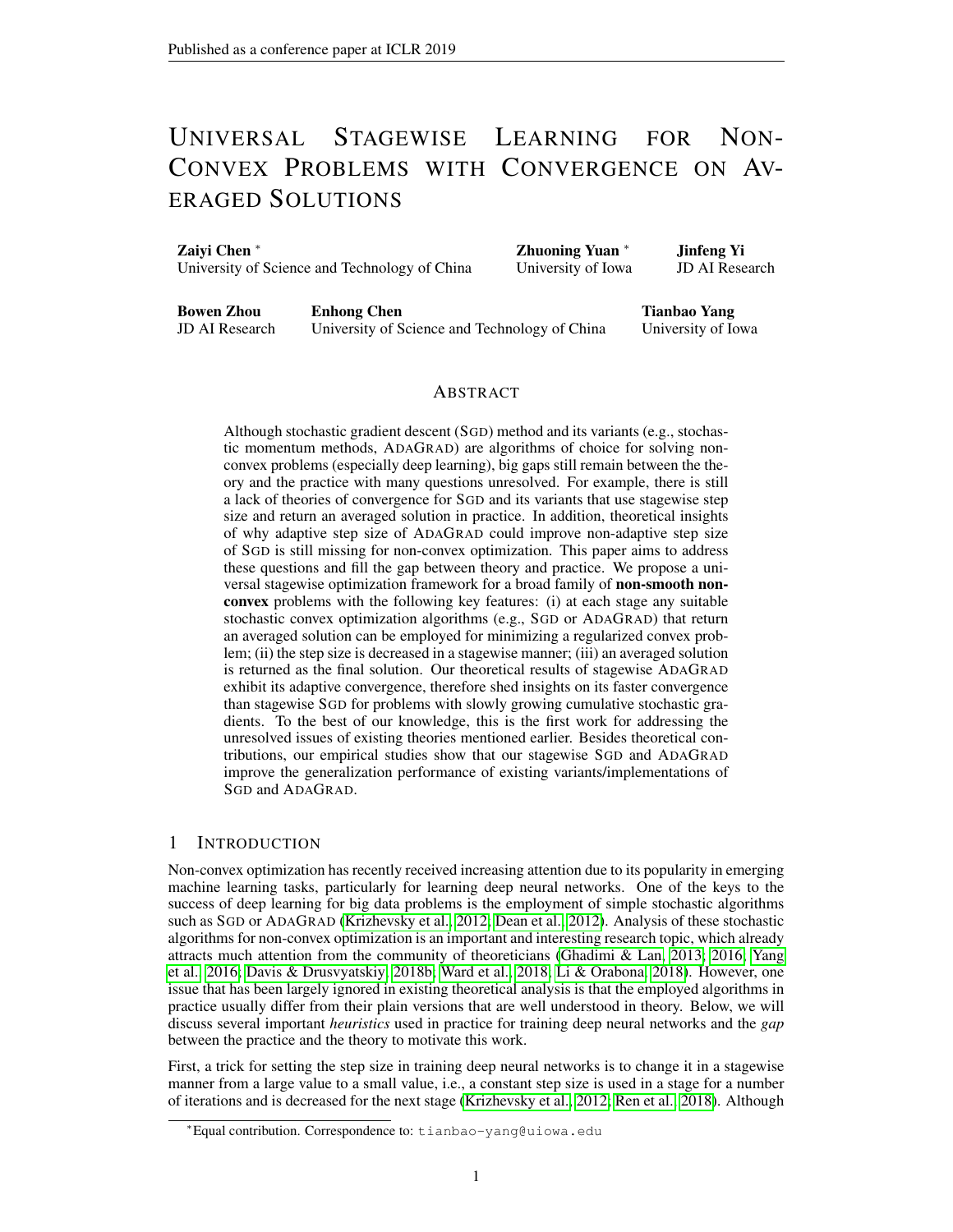where the last inequality uses the fact that  $t(x)$  is 1-strongly convex w.r.t  $k \mid k \neq k$   $k \mid H_t$  and consequentially  $\oint_t^s(\mathbf{x})$  is -smooth wr.t.  $k \mid k \neq i$  =  $k \mid k \neq i$ . Thus, we have

$$
\begin{array}{ll}\n\mathbf{X} & \mathbf{X} \\
\mathbf{g}_t^{\top} \mathbf{x}_t + \frac{*}{T} (\tau) & \mathbf{g}_t^{\top} \mathbf{x}_t + \frac{*}{T-1} (\tau - 1) & \mathbf{g}_T^{\top} \tau - \frac{*}{T-1} (\tau - 1) + \frac{1}{2} k \mathbf{g}_T k^2 \\
\mathbf{K}^{-1} & \mathbf{g}_t^{\top} \mathbf{x}_t + \frac{*}{T-1} (\tau - 1) + \frac{1}{2} k \mathbf{g}_T k^2 \\
\mathbf{g}_t^{\top} & \mathbf{g}_t^{\top} \mathbf{x}_t + \frac{*}{T-1} (\tau - 1) + \frac{1}{2} k \mathbf{g}_T k^2 \\
\mathbf{g}_t^{\top} & \mathbf{g}_t^{\top} \mathbf{x}_t + \frac{1}{2} k^2 \mathbf{g}_T k^2\n\end{array}
$$

By repeating this process, we have

$$
\begin{array}{ccc}\n\bigtimes & \mathbf{g}_t^{\top} \mathbf{x}_t + \frac{*}{T}(-T) & \delta(-0) + \frac{\lambda}{2} \int_{t=1}^{T} k \mathbf{g}_t k^2 \Big|_{t=1}^{T} = \frac{\lambda}{2} \int_{t=1}^{T} k \mathbf{g}_t k^2 \Big|_{t=1}^{T}.\n\end{array}
$$

Then

$$
\begin{array}{ccc}\n\big\times^{T} & (f(\mathbf{x}_{t}) - f(\mathbf{x})) & \frac{1}{2} - \tau(\mathbf{x}) + \frac{\sqrt{t}}{2} \kappa \mathbf{g}_{t} k^{2} + \tau^{2} & t \\
\hline\n\vdots & \ddots & \ddots & \ddots \\
\mathbf{g}_{t-1} & \mathbf{g}_{t} & \mathbf{g}_{t} & \ddots & \ddots\n\end{array}\n\tag{16}
$$

Following the analysis in [Duchi et al.](#page-9-6) [\(2011\)](#page-9-6), we have

$$
\begin{array}{ccc}\n\bigtimes & & \searrow & \\
k\mathbf{g}_t k^2 & 2 & k\mathbf{g}_{1:T,t} k_2 \\
t=1 & & t=1\n\end{array}
$$

Thus

$$
\frac{X}{t=1} (f(\mathbf{x}_{t}) - f(\mathbf{x})) = \frac{Gk\mathbf{x} - \mathbf{x}_{1}k_{2}^{2}}{2} + \frac{(\mathbf{x} - \mathbf{x}_{1})^{T} \text{diag}(s_{T})(\mathbf{x} - \mathbf{x}_{1})}{2} + \frac{X^{d}}{k\mathbf{g}_{1:T;i}k_{2} + \sum_{t=1}^{T} t_{t}k_{2}}{2} + \frac{X^{d}}{2} \times \mathbf{x} - \mathbf{x}_{1}k_{2}^{2} + \frac{X^{d}}{k\mathbf{g}_{1:T;i}k_{2} + \sum_{t=1}^{T} t_{t}k_{2}}{2C} + \sum_{t=1}^{T} t_{t}k_{2}k_{3}k_{4}k_{5}k_{6}.
$$
\nNow by the value of  $T = M \max_{t} \frac{(G + \max_{t} | g_{1:T;i}) \cdot \sum_{i=1}^{T} k g_{1:T;i}k_{i}}{2T} \times \frac{C}{M}$ .

\n
$$
\frac{G + \max_{t} k g_{1:T;i}k_{2}}{T} = \frac{C}{M}
$$

Dividing by T on both sides and setting  $x = x_{\ast}$ , following the inequality (3) and the convexity of  $f(\mathbf{x})$  we have

$$
f(\mathbf{k}) \quad f_* \quad \frac{c}{M} k \mathbf{x}_0 \quad \mathbf{x}_* k^2 + \frac{1}{Mc} + \frac{1}{T} \quad t
$$

Let  $fF_t g$  be the filtration associated with Algorithm 1 in the paper. Noticing that  $T$  is a random variable with respect to  $f_{f}g$ , we cannot get rid of the last term directly. Define the Sequence  $fX_t g_{t \in N_+}$  as

$$
X_t = \frac{1}{t} \sum_{i=1}^{t} i = \frac{1}{t} \sum_{j=1}^{t} h \mathbf{g}_i \quad \mathbb{E}[\mathbf{g}_i] / \mathbf{x}_i \quad \mathbf{x}_* \tag{17}
$$

where  $E[g_i] \supseteq \mathcal{Q}f(\mathbf{x}_i)$ . Since  $E[g_{t+1} \quad E[g_{t+1}]] = 0$  and  $\mathbf{x}_{t+1} = \arg\min_{\mathbf{x} \in \mathcal{Q}} \mathbf{x}^\top \frac{1}{t} \begin{bmatrix} t \\ t \end{bmatrix} = 1$   $\mathbf{g} \quad +$ 

 $\frac{1}{t}$   $t(x)$ , which is measurable with respect to  $g_1$ ; ::: ;  $g_t$  and  $x_1$ ; ::: ;  $x_t$ , it is easy to see f  $tg_{t\in\mathbb{N}}$ is a martingale difference sequence with respect to  $fF_t g$ , e.g. E[ $t$  $fF_{t-1}$ ] = 0. On the other hand, since  $k\mathbf{g}_t k_2$  is upper bounded by G, following the statement of T in the theorem,  $T \sim N =$  $M^2$  max  $f \frac{(G+1)^2}{4}$  $\frac{4+1}{3}$ ;  $\frac{d^2}{d^2}$   $\frac{d^2}{d^2}$  < 1 always holds. Then following Lemma 1 in [\(Chen et al., 2018b\)](#page-9-7) we have that  $E[\vec{X}_T] = 0$ .

Now taking the expectation we have that

$$
E[f(\mathbf{k}) \quad f_*] \quad \frac{c}{M} k \mathbf{x}_0 \quad \mathbf{x}_* k^2 + \frac{c}{M}
$$

Then we finish the proof.